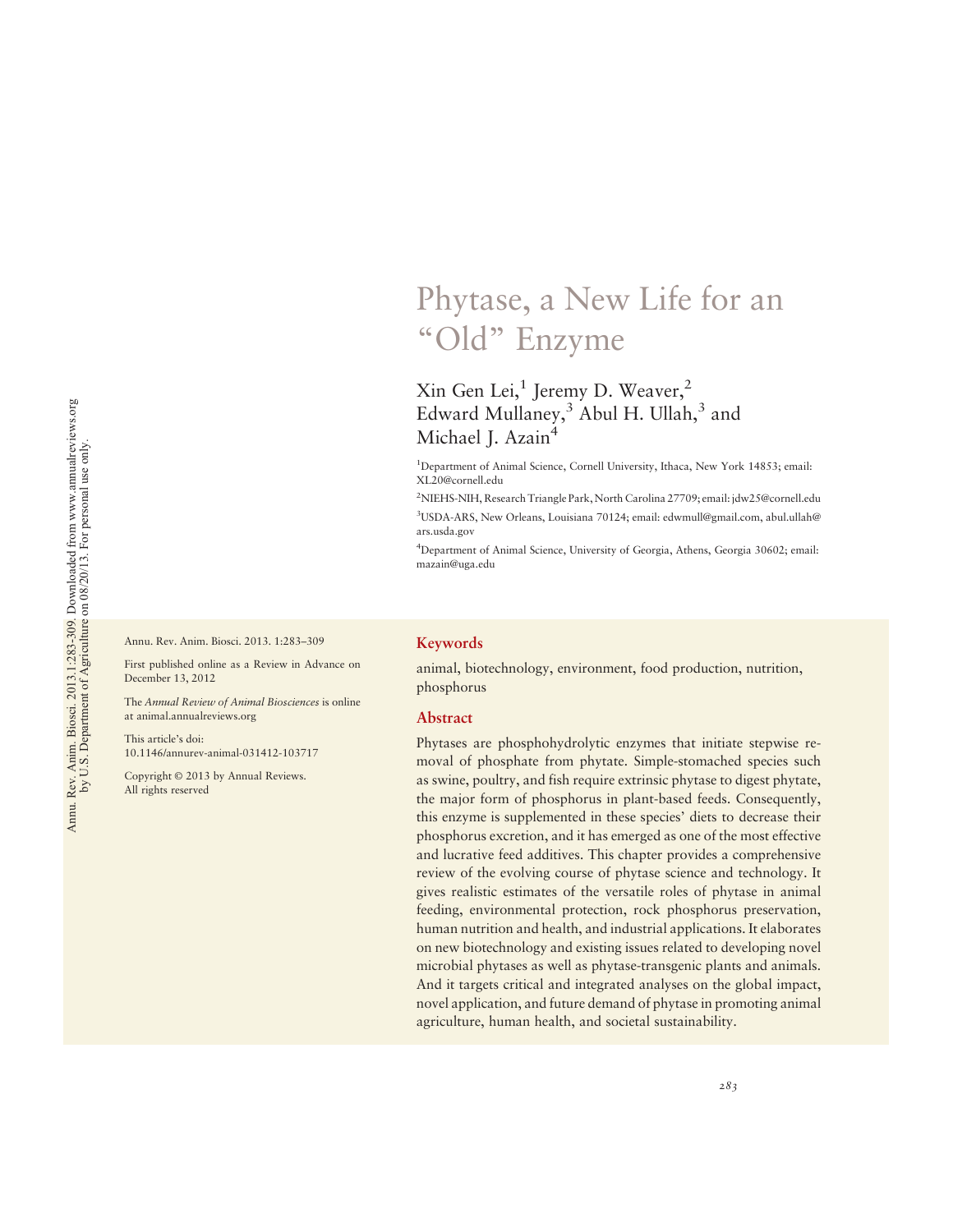Phytase: enzyme that initiates hydrolysis of phosphate from phytate, producing phosphoric acid, inositol phosphate, or inositol

#### Phytic acid: myo-

inositol-1,2,3,4,5,6 hexakisphosphate; represents 1–1.5% of weight and 60–80% of total phosphorus in seeds

Phytate: salt of phytic acid

#### Phosphatase:

hydrolytic enzyme that releases phosphate from its phosphorylated substrates

#### Histidine acid phytase

(HAPhy): active at acidic pH, contains RH[GN]xRx[PAS] and HD motifs

#### b-propeller phytase

(BPPhy): active at alkaline pH, requiring  $Ca<sup>2+</sup>$  for activity and thermostability; also known as alkaline phytase

#### Purple acid phytase (PAPhy):

metaloenzymes containing dinuclear  $Fe^{3+}$  and  $Fe^{3+}$ ,  $Zn^{2+}$ ,  $Mg^{2+}$  or  $Mn^2+$ catalytic center; low activity

#### Protein tyrosine phytase (PTPhy): active at acidic pH;

contains catalytic cysteine; also known as dual-specificity phytase or cysteine phytase

#### INTRODUCTION

#### Overview of Phytase History

Phytase (myo-inositol hexakisphosphate phosphohydrolase) catalyzes the stepwise removal of phosphates from phytic acid ( $myo$ -inositol hexakisphosphate) or its salt phytate. Notably, the first phytase was reported in 1907 (1), only four years after the first scientific reference to phytic acid appeared in literature (2). Although research on this enzyme persisted for over a hundred years, it has grown exponentially during the past two to three decades. The scientific and practical significances of phytase are best attested by its recent distinction as one of the ten most important discoveries in swine production in the past century (3). Meanwhile, its remarkable impact has also been recognized in several past and current reviews (4–20). Therefore, this chapter is not intended to revisit those already well-documented early achievements. Instead, our reflections focus on critical events that created the current phytase market and scientific milestones that supported technology for the global commercialization of the enzyme.

The turn of this century saw a significant landmark in phytase research with the discovery that not all phytases share identical catalytic mechanisms. Although all phytases enable phosphate monoester hydrolysis of phytic acid (21), the diversity of these enzymes allows a variety of chemical means to accomplish this task. The first and most extensively studied group of phytases belongs to the class of histidine acid phosphatases (HAPs) (22). The other three groups of phytase are classified as  $\beta$ -propeller phosphatase (BPP; also referred to as alkaline phytase) (23), purple acid phosphatase (PAP; metaloenzymes) (24), and protein tyrosine phosphatase [PTP; also referred to as dual-specificity phosphatase (DSP) or cysteine phytase] (25). Subsequently, a commonly accepted phytase nomenclature has been proposed to delineate the corresponding threedimensional structures and catalytic mechanisms: histidine acid phytase (HAPhy),  $\beta$ -propeller phytase (BPPhy), purple acid phytase (PAPhy), and protein tyrosine phytase (PTPhy), respectively (7, 18) (Figure 1). This array of distinct catalytic mechanisms expands the potential applications of phytases and the range of chemical environments in which they could function. Table 1 summarizes the currently known distribution of different types of phytases.

#### Emerging Changes and Challenges in Animal Agriculture

The latter part of the past century witnessed drastic increases in the size of swine and poultry facilities for better efficiency and lower production cost (49). Concurrently, fast-growing or high-producing breeds of swine and poultry were developed and raised to utilize a large portion of soybean meal and other plant-based feeds in their rations (50). The cost advantage of soybean meal over fish meal or other animal-based protein sources also shifted the fish-feeding programs. Because phytatephosphorus in these plant feeds is not readily available, increasing amounts of inorganic phosphate supplementation were required to meet the phosphorus requirements of these simplestomached species. The unutilized feed phytate-phosphorus was largely excreted by these animals, which rendered phosphorus in their excreta too high to be applied to cropland. The abovementioned integration of large swine and poultry production units further aggravated the problem and generated public concern over runoff from phosphorus-rich animal excreta. The adverse environmental consequences of high-phosphorus animal excreta, including fish kills, have long been recognized (51). During the 1990s, the increased frequency of fish kills on the east coast of the United States provoked public alarm. News accounts about an "ambush-predator," the dinoflagellate *Pfiesteria piscicida* (52), prompted governmental investigations and even legislation mandating the use of phytase as onemeasure to reduce phosphorus concentrations in animal excreta.

Annu. Rev. Anim. Biosci. 2013.1:283-309. Downloaded from www.annualreviews.org<br>by U.S. Department of Agriculture on 08/20/13. For personal use only. Annu. Rev. Anim. Biosci. 2013.1:283-309. Downloaded from www.annualreviews.org by U.S. Department of Agriculture on 08/20/13. For personal use only.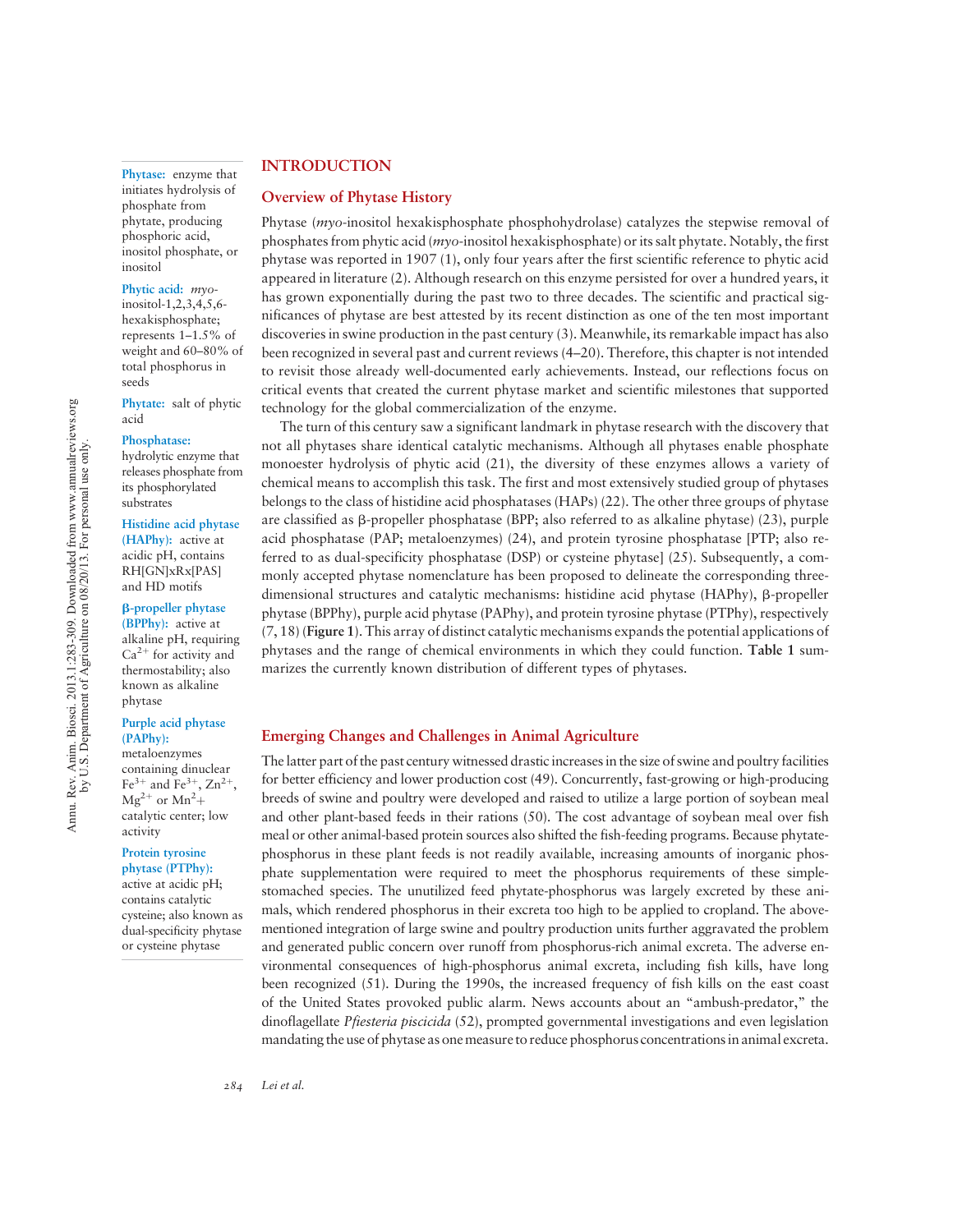

#### Figure 1

Crystal structures of representatives of each of the four structural classes of phytases. Secondary structure (first row) and surface colored by electrostatic potential (second row) are displayed. Coulombic surface coloring (Chimera) was used to calculate electrostatic potentials with charges of -10 kcal/(mol\*e) (red) and 10 kcal/(mol\*e) (blue) using a dielectric constant of 4.0. Images are not shown to scale. (a,b: 1DKQ) Histidine acid phytase (HAPhy), Escherichia coli AppA in complex with phytate (magenta) in the active center. (c,d: 1H6L)  $\beta$ -propeller phytase (BPPhy), Bacillus amylolique faciens phytase in complex with Ca<sup>2+</sup> (magenta) and phosphate (black). Four Ca<sup>2+</sup> ions are involved in catalysis and creation of a favorable electrostatic potential; three stabilize the enzyme.  $(e, f: 1U25, 1U26)$  Protein tyrosine phytase (PTPhy), Selenomonas ruminantium phytase in complex with myo-inositol hexasulfate (phytate analog) in the standby position (green) and in the active center (*magenta*). The inositol hexasulfate has five axial and one equitorial sulfates, in contrast to the more general five equitorial and one axial phosphates of phytate seen in crystal structures of HAPhy. (g,h: 2QFR) Purple acid phytase (PAPhy), Phaseolus vulgaris (kidney bean) PAP (no PAPhy structure available) in complex with sulfate (yellow). PAPhy are generally homodimeric and contain two metal ions involved in catalysis and creation of a favorable electrostatic potential. Shown here are Fe<sup>3+</sup> (black) and  $\text{Zn}^{2+}$ (*magenta*). (g) One chain is colored cyan and purple (active site on reverse-side of the molecule), the other orange and green. Images created with Chimera (26) using Protein Data Bank accessions as indicated.

#### Development of Microbial Phytase as a Feed Supplement

In 1962, International Minerals & Chemicals (IMC) made initial efforts (4) to develop a commercial phytase. In those efforts, over 2,000 microorganisms were screened for phytase production. Although IMC supplied the animal-feed industry with inorganic (rock) phosphates, it foresaw the potential to market a phytase that would hydrolyze phytic acid in soybean and other plant meals. That prediction was indeed forward-looking, because terrestrial inorganic phosphorus deposits are limited and eventually will be mined out. The project was terminated in 1968 when the company failed to identify an organism that produced phytase activity sufficiently high to be commercially viable. However, IMC's pioneering attempt provided a very valuable isolate of Aspergillus (ficuum) niger NRRL 3135 (ATCC 66876), which enabled the later identification of the first marketed phytase in the 1990s after the initial characterization by Irving & Cosgrove (53).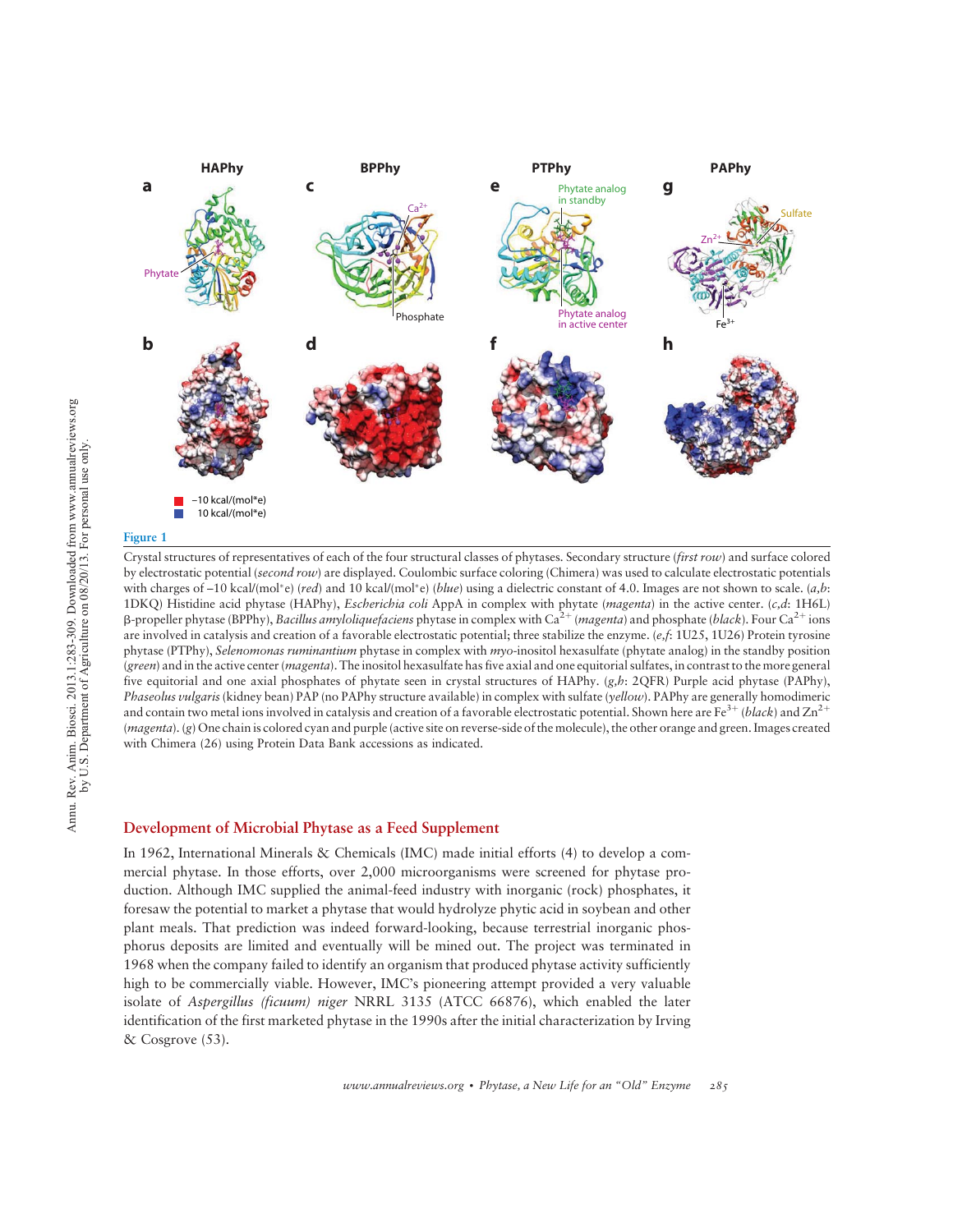| ;                                          | $ a $ nee only<br>$\ddot{\phantom{a}}$ |
|--------------------------------------------|----------------------------------------|
|                                            | E c. L/UU/O                            |
| Diegol 20012 1002 200 Des<br>$\frac{2}{3}$ | $+ -$                                  |
| $n$ <sub>im</sub><br>۸<br>سر               | $\overline{a}$<br>נ<br>;               |

| ${\rm Type}$     |          | Таха           |                           | Exemplary protein                                               | accession<br>number<br>NCBI | Amino<br>acids <sup>b</sup> | MWkDa <sup>b</sup> | Isoelectric<br>$\ensuremath{\mathsf{point}}^\ensuremath{\mathsf{b}}{}^\ensuremath{\mathsf{c}}$ | pH optima      | optimum<br>Temp.<br>$\bigcirc^\circ$ | (units/mg)<br>Specific<br>activity | (units/mg)<br>$V_{\rm max}$ | $T_{\rm m}\, (^{\circ}\rm C)$ | $(M_M)$<br>$K_{\rm m}$   | $k_{\text{at}}$<br>(s <sup>-1</sup> ) | References             |
|------------------|----------|----------------|---------------------------|-----------------------------------------------------------------|-----------------------------|-----------------------------|--------------------|------------------------------------------------------------------------------------------------|----------------|--------------------------------------|------------------------------------|-----------------------------|-------------------------------|--------------------------|---------------------------------------|------------------------|
|                  | Bacteria | Gram-positive  |                           | ruminantum Agp<br>Selenomonas                                   | YP_005432715                | 413 <sup>d</sup>            | 46                 | (7.9)                                                                                          |                |                                      |                                    | Predicted phytase           |                               |                          |                                       | This work <sup>e</sup> |
|                  |          | Gram-negative  |                           | Escherichia coli AppA                                           | M58708                      | 410                         | 47                 | (6.1)                                                                                          | 4.5            | 55                                   | 1,700                              |                             | 63.7                          |                          | I                                     | $(27 - 29)$            |
|                  |          | Ascomycetes    | Filamentous               | Aspergillus niger PhyA                                          | CAA78904                    | 448                         | 49                 | $4.8 - 5.2(4.8)$                                                                               | $2.0, 5 - 5.5$ | 65                                   |                                    | 120                         | 66.3                          | 34                       | 170                                   | $(30 - 32)$            |
|                  | Fungi    |                | Yeast                     | Candida krusei WZ-001                                           | I                           | I                           | I                  | 5.5                                                                                            | 4.6            | $\overline{40}$                      | 1,210                              | I                           | inactivated $>50$             | 30                       | I                                     | (33)                   |
| <b>HAPhy</b>     |          | Basidiomycetes |                           | Peniophora lycii PhyA<br>(mushroom)                             | CAC48195                    | 410                         | 45                 | 3.6(4.4)                                                                                       | $4 - 4.5$      | $50 - 55$                            | 1,080                              | I                           | 60                            | I                        | I                                     | (34)                   |
|                  | Plants   | Monocots       |                           | Zea mays Phy S11 (corn)                                         | <b>CAA11390</b>             | 369 <sup>t</sup>            | 80 (dimer)         | (5.4)                                                                                          | 4.8            | 55                                   | 2.3                                |                             | I                             | 117                      | $\overline{\phantom{a}}$              | (35, 36)               |
|                  |          | Dicots         |                           | Arabidopsis thaliana                                            | AAB60740                    | 449                         | $\overline{51}$    | (8.6)                                                                                          |                |                                      |                                    | Predicted phytase           |                               |                          |                                       | (37)                   |
|                  | Animals  |                |                           | Avian (Gallus gallus)<br>MINPP (chicken)                        | NP_989975                   | 430                         | 48                 | (8.0)                                                                                          | 5              | I                                    | I                                  | 0.7                         |                               | 140                      | I                                     | (38)                   |
|                  |          | Gram-positive  |                           | amyloliquefaciens DS11<br>Bacillus                              | O66037                      | 356 <sup>d</sup>            | 39                 | (4.9)                                                                                          | $7-8$          | $\approx$                            | $\mid$                             | $\mid$                      | inactivated $>70$             | 138                      | $\overline{17}$                       | (39, 40)               |
| BBPhy            | Bacteria | Gram-negative  |                           | Sphingomonas sp. SKA58                                          | EAT09404                    | 336 <sup>d</sup>            | 35                 | (4.7)                                                                                          |                |                                      |                                    | Predicted phytase           |                               |                          |                                       | (41)                   |
|                  |          | Cyanobacteria  |                           | Nostoc sp. PCC 7120                                             | NP_488278                   | 1,821                       | 193                | (4.2)                                                                                          |                |                                      |                                    | Predicted phytase           |                               |                          |                                       | (41)                   |
|                  | Fungi    |                | Ascomycetes   Filamentous | Aspergillus niger pH 6.0<br>phosphatase (APase)<br>optimum acid | AAB31768                    | 583                         | 64                 | (5.1)                                                                                          | I              | $\overline{\phantom{a}}$             | I                                  |                             | I                             | 315                      | 2.6                                   | (42)                   |
| PAPhy            | Plants   | Monocots       |                           | Triticum aestivum (wheat)<br>phytase                            | AX298209                    | 520 <sup>d</sup>            | 58                 | 7.4(6.1)                                                                                       | 6.0            | 45                                   | 137                                | I                           | I                             | $\overline{\phantom{a}}$ | $\overline{\phantom{a}}$              | (43)                   |
|                  |          | Dicots         |                           | Glycine max (soybean)<br>GmPhy                                  | AAK49438                    | 519 <sup>d</sup>            | 59                 | (5.1)                                                                                          | $4.5 - 5$      | 58                                   | I                                  | I                           | inactivated > 60              | $61$                     | I                                     | (24)                   |
| PTPhy            | Bacteria | Gram-positive  |                           | acetobutylicum<br>ATCC 824<br>Clostridum                        | NP_149178                   | 319                         | 36                 | (9.7)                                                                                          |                |                                      |                                    | Predicted phytase           |                               |                          |                                       | (41)                   |
|                  |          | Gram-negative  |                           | ruminantium PhyAsr<br>Selenomonas                               | AAQ13669                    | 319                         | 57                 | (8.4)                                                                                          | $4.5 - 5.5$    | $50 - 55$                            | I                                  | $\overline{\phantom{a}}$    | inactivated $>60$             | 425                      | 264                                   | (44, 45)               |
| Unknown Protozoa |          |                |                           | Paramecum tetraurelia<br>51s                                    | $\overline{\phantom{a}}$    | I                           | (hexamer)<br>240   | $\overline{\phantom{a}}$                                                                       | $7.0\,$        | $\overline{\phantom{a}}$             | $\overline{10}$                    | I                           | I                             | 250                      | $\overline{1}$                        | (46)                   |

Table 1 Presently known distribution of representatives of the different catalytic classes of phytate degrading enzymes<sup>a</sup> Table 1 Presently known distribution of representatives of the different catalytic classes of phytate degrading enzymes<sup>a</sup>

Only proteins confirmed to possess phytase activity or those predicted to be phytases based on sequence homology to known phytases were included. This table is not an exhaustive list and may exclude other enzymes. Highlighted proteins are commercialized (Table 2). Mention of a phytase does not constitute an endorsement by the authors or their institutes. Values represent those of the purified protein and do not reflect properties conveyed by proprietary product formulations such as coatings. Caution should be used when comparing values owing to effects of assay conditions aOnly proteins confirmed to possess phytase activity or those predicted to be phytases based on sequence homology to known phytases were included. This table is not an exhaustive list and may exclude other enzymes. Highlighted proteins are commercialized (Table 2). Mention of a phytase does not constitute an endorsement by the authors or their institutes. Values represent those of the purified protein and do not reflect properties conveyed by proprietary product formulations such as coatings. Caution should be used when comparing values owing to effects of assay conditions (31). It is best to compare values from experiments done in parallel, so as to compare across the same assay conditions. (31). It is best to compare values from experiments done in parallel, so as to compare across the same assay conditions. Mature polypeptide only. bMature polypeptide only.

Tsoelectric point determined by isoelectric focusing. Value in parentheses predicted by ProtParam (47).

dAmino acids constituting the signal peptide as predicted by SignalP (48) were removed from the NCBI entry for calculation purposes.

"Isoelectric point determined by isoelectric focusing. Value in parentheses predicted by ProtParam (47).<br>"Amino acids constituting the signal peptide as predicted by SignalP (48) were removed from the NCBI entry for calcul eBased on BLASTP searches using A. niger PhyA (CAA78904), E. coli AppA (M58708), E. coli Agp (AAA23426), and avian MINPP (NP\_989975) as queries against the nonredundant sequences

of gram-positive bacteria in NCBI on May 10–11, 2012. Because it most closely resembled E. coli Agp, it likely has greater activity for glucose-1-phosphate than for phytate.<br>First 18 amino acids removed according to N-term First 18 amino acids removed according to N-terminal sequencing of the protein (35).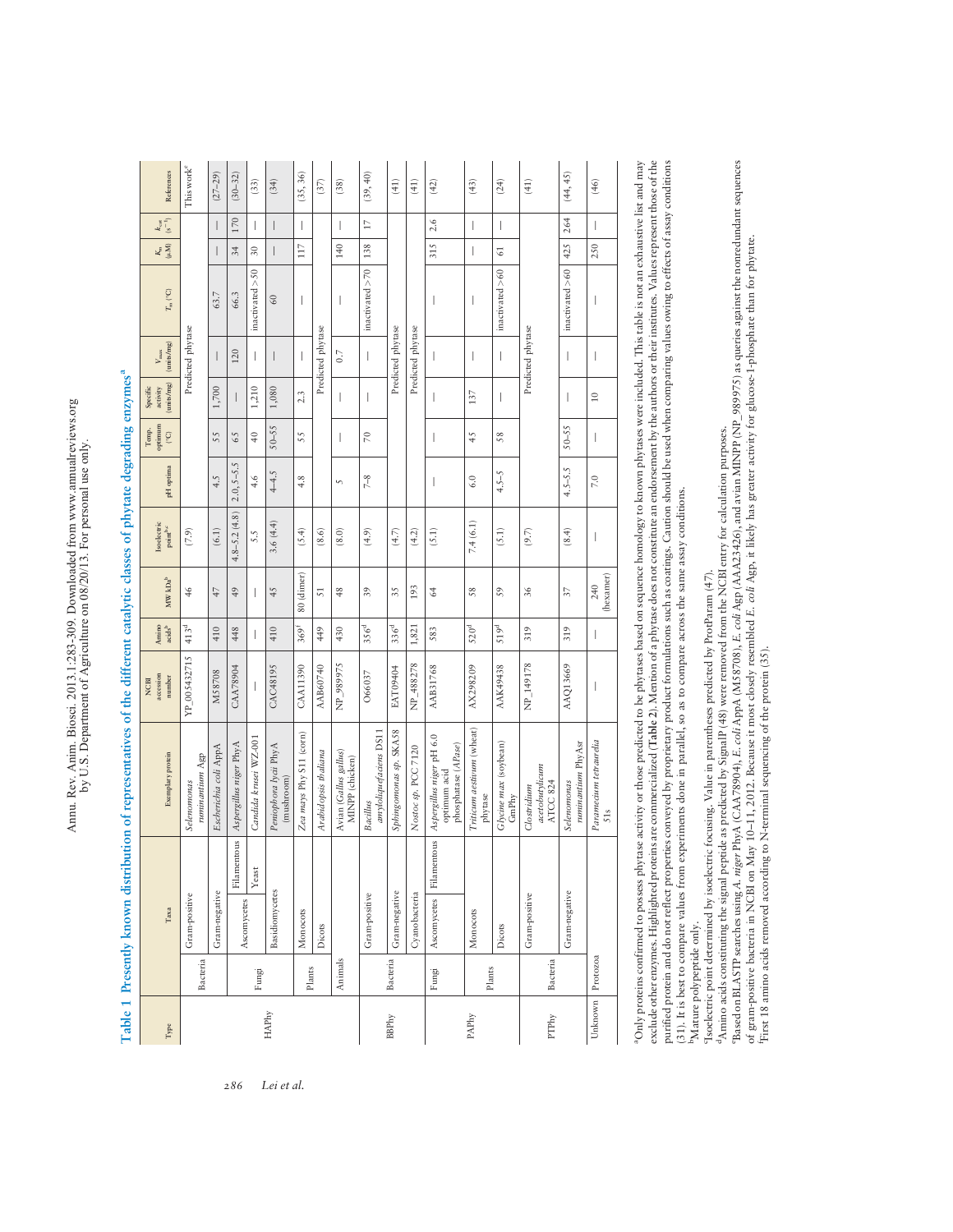Application of recombinant DNA technology in the 1980s led to another milestone in the development of phytase as an animal-feed additive. The A. niger NRRL 3135 strain served as an excellent candidate to test this new technology's ability to yield a phytase acceptable in the marketplace. Dr. Rudy Wodzinski, a former member of the IMC phytase research team, assisted the Agricultural Research Service of the US Department of Agriculture in the 1980s after learning of its interest in exploiting recombinant DNA technology for agriculture-related projects. With his initiative, a phytase research project was started by the USDA in 1984. This federally funded research rendered the very first cloning of a partial sequence of a phytase gene ( $pbyA$ ) by Mullaney and coworkers (54), which in turn guided the later cloning of the full sequence of the gene and its overexpression (55) to produce the first commercialized phytase.

Although Natuphos $\mathscr{F}$ , the first globally commercialized phytase, was launched in 1991, development of the phytase market during the following 15 years was slow before Escherichia coli pH 2.5 acid phosphatases (AppA and AppA2) were identified as more effective phytases than the fungal PhyA (29, 56). This significant milestone arose from speculation by Greiner et al. (57) that the E. coli AppA was a putative phytase based on its peptide-sequence homology with a protein fragment of a partially purified phytase, P2, also produced by E. coli. Rodriguez and coworkers  $(29)$  actually cloned the *appA* gene and, after overproducing the enzyme in a *Pichia pastoris* yeast system, provided the first direct evidence that the AppA enzyme was indeed more a phytase than an acid phosphatase. Consequently, a wave of research on bacterial phytases has led to the development of a new generation of phytases (Table 2), which in many aspects are superior to the first generation of fungal phytases as a feed additive. At the first international phytase summit in 2010, the current global phytase market was estimated to account for more than 60% of the total feed enzyme market and to be worth \$350 million annually. The current inclusion rate of phytase in all diets for swine and poultry is approximately 70%.

PhyA: phytase isolated from Aspergillus (ficuum) niger NRRL 3135

AppA: phytase isolated from Escherichia coli; with acidic pH optimum, higher catalytic efficiency, and pepsin resistance

AppA2: phytase isolated from a strain of Escherichia coli in pig colon, with properties similar to those of AppA

Phytase activity unit: the amount of enzyme required to release 1 mmol of phosphoric acid per minute under certain pH, temperature, and buffer conditions

#### APPLICATION OF PHYTASE AND RELATED ISSUES

#### Nutritional Values of Phytase in Animal Feeds

The most widely used phytases in animal feeds are HAPs. Dietary phytase is added mainly to release feed phytate-phosphorus so that inorganic phosphorus supplementation is unnecessary for meeting the phosphorus requirements of the target animals. Thus, inorganic phosphorus equivalences of phytases and their determinants in different diets for various species have been studied and reviewed intensively (8–10, 15–17, 19). Briefly, an estimated 300–600 phytase activity units/kg of diets releases approximately 0.8 g of digestible phosphorus and may replace either 1.0 or 1.3 g/kg of phosphorus from mono- and dicalcium phosphate, respectively (60–62). Meanwhile, supplemental phytase improves calcium, zinc, and iron utilization by animals (63–66). More specifically, phytase supplementation consistently enhances calcium digestibility from 60– 70% in control diets to 70–80% in experimental diets. However, the digestibility response of copper or manganese is less consistent, and the ability of phytase to improve amino acid availability has been controversial (16); some studies report responses (67), whereas others fail to see changes (68). The benefit of phytase for amino acid availability to pigs, if any, remains small (68). Selle & Ravindran (17) reported an average of 1–2% improvement in apparent ileal digestibility in the pig. In poultry, the amino acid response was also inconsistent, and the energy response was less than 100 kcal/kg of diet (0.36 MJ/kg). This was the average of 17 studies with an average phytase inclusion rate of 662 units/kg diet (range 400 to 1200 units). Most of the diets were wheat/sorghum blends, with a few corn/soy diets as well.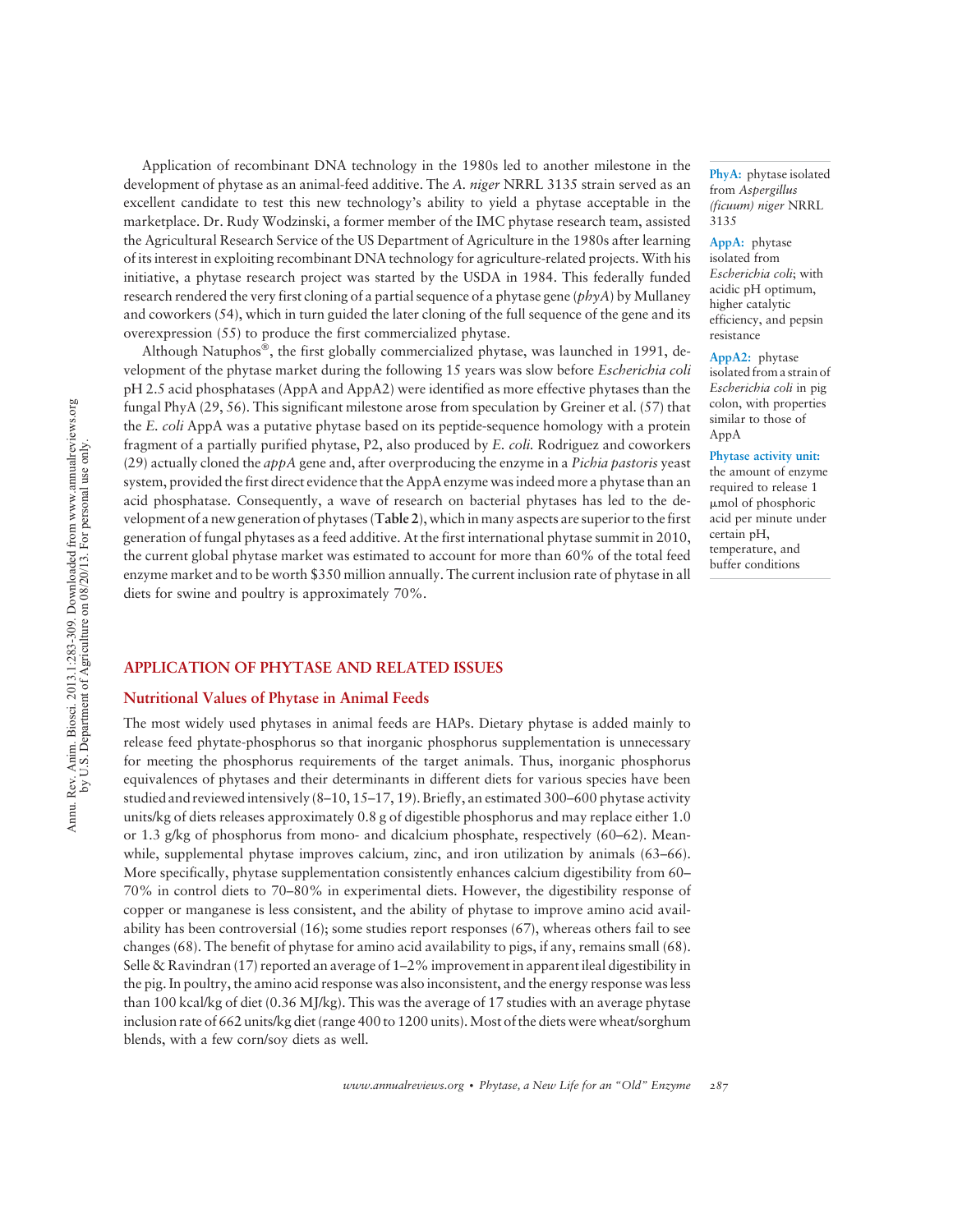| References                                              |                                                                              | $(27 - 29)$                 | (42, 58)                       | $(30 - 32)$               | (31, 59)                       | $(27 - 29)$                              | (27)                                   | (34)                                                                                                                                              |
|---------------------------------------------------------|------------------------------------------------------------------------------|-----------------------------|--------------------------------|---------------------------|--------------------------------|------------------------------------------|----------------------------------------|---------------------------------------------------------------------------------------------------------------------------------------------------|
| $(s^{-1})$<br>$k_{\rm{cut}}$                            |                                                                              | Ī                           | 628                            | 170                       | 840                            | $\begin{array}{c} \end{array}$           | I                                      | $\begin{array}{c} \end{array}$                                                                                                                    |
| $\frac{K_{\rm m}}{(\mu M)}$                             |                                                                              | I                           | 103                            | z                         | 74                             | $\begin{array}{c} \end{array}$           | I                                      | I                                                                                                                                                 |
| $T_{\rm m}\, (^{\circ}\rm C)$                           |                                                                              | 63.7                        | $> 80$                         | 66.3                      | 62.1                           | 63.7                                     | 75.7                                   | 60                                                                                                                                                |
| (units/<br>$V_{\rm max}$<br>mg)                         |                                                                              | I                           | $\begin{array}{c} \end{array}$ | 120                       | $1,070$                        | $\begin{array}{c} \end{array}$           | I                                      | $\begin{array}{c} \end{array}$                                                                                                                    |
| Specific<br>activity<br>(units/<br>mg)                  |                                                                              | 1,700                       | $\mid$                         | I                         | $\begin{array}{c} \end{array}$ | 1,700                                    | 1,700                                  | 1,080                                                                                                                                             |
| optimum<br>Temp.<br>$\widetilde{C}$                     |                                                                              | 55                          | $\begin{array}{c} \end{array}$ | 59                        | 58                             | 55                                       |                                        | 50-55                                                                                                                                             |
| optima<br>FL                                            |                                                                              | 4.5                         | 2.5                            | $5 - 5.5$<br>2.0,         | 3.4, 5.0                       | 4.5                                      | 4.5                                    | $4-5$                                                                                                                                             |
| Isoelectric<br>point <sup>e,d</sup>                     | A. niger naturally secretes PhyA, PhyB, and pH 6.0-optimum acid phosphatase. | (6.1)                       | (4.6)                          | $4.8 - 5.2$<br>(4.8)      | (5.8)                          | (6.1)                                    | (5.5)                                  | 3.6(4.4)                                                                                                                                          |
| MW<br>$\mathbf{k}\mathbf{D}\mathbf{a}^{\mathsf{c}}$     |                                                                              | 47                          | 51                             | 49                        | 45                             | 47                                       | 45                                     | 45                                                                                                                                                |
| Amino<br>acids <sup>c</sup>                             |                                                                              | 410                         | 460 <sup>4</sup>               | 448                       | 410 <sup>8</sup>               | 410                                      | 410 <sup>8</sup>                       | 410                                                                                                                                               |
| accession<br>number<br><b>NCBI</b>                      |                                                                              | M58708                      | L20567                         | CAA78904                  | AAR87658                       | M58708                                   | DD141515 <sup>*</sup>                  | CAC48195                                                                                                                                          |
| Expression                                              | nonrecombinant <sup>e</sup><br>Aspergillus niger,                            | Trichoderna reesei          | Trichoderma reesei             | Aspergillus niger         | Pichia pastoris                | pombe (ATCC 5233)<br>Schizosaccharonyces | Pichia pastoris<br>DSM 15927           | Aspergillus oryzae<br>DSM 14223                                                                                                                   |
| $\ensuremath{\mathsf{Subtype}}^\ensuremath{\mathsf{b}}$ | $\epsilon$                                                                   | $\circ$                     | $\epsilon$                     | $\epsilon$                | v                              | Ġ                                        | Ġ                                      | $\circ$                                                                                                                                           |
| ${\rm Type}$                                            | <b>HAPhy</b>                                                                 |                             | <b>HAPhy</b>                   | <b>HAPhy</b>              | <b>HAPhy</b>                   | <b>HAPhy</b>                             | <b>HAPhy</b>                           |                                                                                                                                                   |
| Protein origin                                          | Aspergillus niger                                                            | Escherichia coli AppA HAPhy | Aspergillus niger PhyB         | Aspergillus niger<br>PhyA | Escherichia coli<br>AppA2      | Escherichia coli AppA                    | Escherichia coli<br>Phy9X <sup>h</sup> | Peniophora lycii PhyA HAPhy                                                                                                                       |
| Company                                                 | Alltech                                                                      | AB Vista                    | AB Vista                       | BASF                      | Enzyvia (JBS United)           | Dupont Industrial<br>Biosciences         | AB Vista                               | Novozyme and<br><b>DSM</b>                                                                                                                        |
| Product                                                 | $\text{Allzyme}^{\circledR}$ SSF                                             | Finase <sup>®</sup> EC      | $\mathrm{Finase}^\otimes$ P/L  | Natuphos <sup>®</sup>     | OptiPhos <sup>®</sup>          | $\mathrm{Phyzym}e^\circledast$ XP        | $Quantum$ <sup>18</sup>                | phytase, $\frac{1}{2} \nabla^{\circledast} \, \text{Phyrase} \big)$<br>Ronozyme $^\circledR$<br>$\left(\mbox{Bio-}\mathsf{Feed}^{\otimes}\right)$ |

Table 2 Some commercially available microbial phytases<sup>a</sup> Table 2 Some commercially available microbial phytases<sup>a</sup>

Values represent those of the purified protein and do not reflect properties conveyed by proprietary product formulations such as coatings. Caution should be used when comparing values owing to effects of assay conditions "This table is not an exhaustive list and may omit other available enzymes. Mention of a trademark or proprietary product does not constitute an endorsement by the authors or their institutes. aThis table is not an exhaustive list and may omit other available enzymes. Mention of a trademark or proprietary product does not constitute an endorsement by the authors or their institutes. Values represent those of the purified protein and do not reflect properties conveyed by proprietary product formulations such as coatings. Caution should be used when comparing values owing to effects of assay conditions (31). It is best to compare values from experiments done in parallel, so as to compare across the same assay conditions. <sup>b</sup>Corresponding carbon number of the first phosphate hydrolyzed. bCorresponding carbon number of the first phosphate hydrolyzed.

'Mature polypeptide only. cMature polypeptide only.

<sup>4</sup>Isoelectric point determined by isoelectric focusing, Value in parentheses predicted by ProtParam (47). dIsoelectric point determined by isoelectric focusing. Value in parentheses predicted by ProtParam (47).

Produces additional naturally secreted enzymes that are synergistic with phytase. eProduces additional naturally secreted enzymes that are synergistic with phytase.

First 19 amino acids constituting the signal peptide were removed from NCBI entry. fFirst 19 amino acids constituting the signal peptide were removed from NCBI entry.

gFirst three amino acids (AFA) of NCBI entry "mature peptide" excluded according to mature peptide of E. coli AppA.

<sup>g</sup>First three amino acids (AFA) of NCBI entry "mature peptide" excluded according to mature peptide of *E. coli* AppA.<br><sup>h</sup>First commercialized engineered phytase with eight amino acids changed by site-directed mutagenesis hFirst commercialized engineered phytase with eight amino acids changed by site-directed mutagenesis relative to E. coli AppA (21). AB Vista acquired license from Syngenta in 2008.

Amino acid sequence same as M58708. Sequence does not include the eight mutations. iAmino acid sequence same as M58708. Sequence does not include the eight mutations.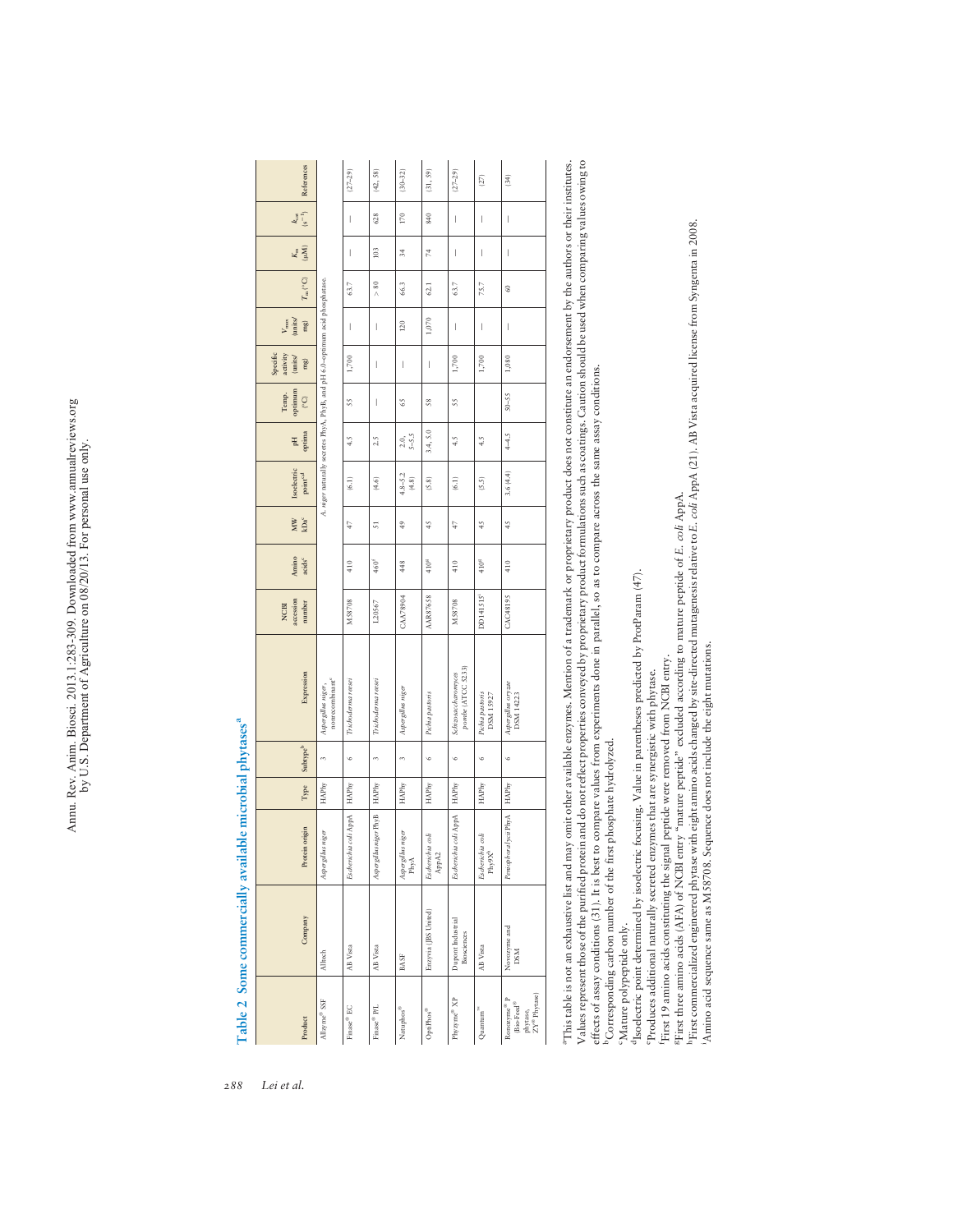Many experiments have shown the superior feed efficacy of E. coli phytases compared to that of fungal products (69), despite discrepant reports (70). Whereas Jones et al. (71) found similar phosphorus release curves for two of the E. coli-derived enzymes, Kerr et al. (72) noted differences in efficacy among two fungal and two E. coli phytases. Differences in assay conditions, diets, and ages of animals, as well as inherent enzymatic properties, may in part account for efficacy variations of commonly used phytases. Over the past decade, new phytase enzymes have been introduced with improved properties, functions, and utilities. These innovations are evidenced as higher activity concentrates in both liquid and granular forms as well as heat-stable products that are more resistant to the heat inactivation associated with feed pelleting (13, 73).

#### Environmental Benefit and Economic Consideration of Feed Phytase

Although the phytase market represents more than 60% of the current total feed-enzyme market (15), it developed slowly until 2007–2008. This was because in the first 15 years after introduction, use of phytase provided no cost benefit to the use of inorganic phosphorous. Only the Netherlands and the Delmarva peninsula of the United States mandated phytase supplementation as a means to reduce phosphorus pollution of animal waste. Without legislative enforcement, adaptation of phytase was dictated by the market price of inorganic phosphorus. Prior to 2007, when the cost of inorganic phosphorus sources such as dicalcium phosphate was \$200–\$250/ton, replacing it with phytase did not result in any net savings. However, the current price of dicalcium phosphate is up to \$1,200/ton owing to hikes in energy cost and use of phosphorus fertilizer. This increase translates to a cost change from \$2 to \$12/ton for supplementing diets with 1% dicalcium phosphate. Apparently, this potential sixfold increase in inorganic phosphorus cost has made phytase much more cost effective. Practically, typical dietary phytase supplementation at 500– 1,000 units/kg of feed virtually replaces the routine addition of 1% dicalcium phosphate or 0.18% phosphorus to a diet. The average cost of supplemental phytase at 1,000 units/kg of feed is approximately \$0.5–\$2/ton of feed. Certainly, caution should be given to compare phytase activity units between different products (72). In addition, responses may be observed at high levels  $(> 2,500 \text{ units/kg})$  (74).

As pigs excrete very little phosphorus (typically  $< 100$  mg/day) through the urine (75), fecal loss represents the main utilization inefficiency of this essential nutrient in feeds. In young pigs (10–50 kg of body weight) fed typical corn-soybean meal–based diets with 0.6% total phosphorus, fecal phosphorus is approximately 2% of the dry matter content. Supplemental phytase can decrease fecal phosphorus to less than 1% (76, 77). Digestibility of feed phosphorus is typically in the 40– 50% range and can be improved to 60–80% depending on the dose of phytase. The 50% increase in feed phosphorus digestibility, concurrent with the 50% decrease in fecal phosphorus concentration, by supplemental dietary phytase can be of tremendous environmental significance as 60 million pigs are produced per annum in the United States, and each pig excretes 1.23 kg of phosphorus in the full life cycle. Similar benefits can also be expected from the application of phytase in poultry and fish feeding.

#### Issues Related to Feed Application of Phytase

Because phytase has been marketed primarily as an animal-feed additive, many of the concerns over the safety of genetically modified crops or animals that are directly consumed by humans did not arise initially. With the advent of the phytase-transgenic Enviropig  $(76)$  and phytase-transgenic rice (78), however, a degree of public concern has developed. Analysis of the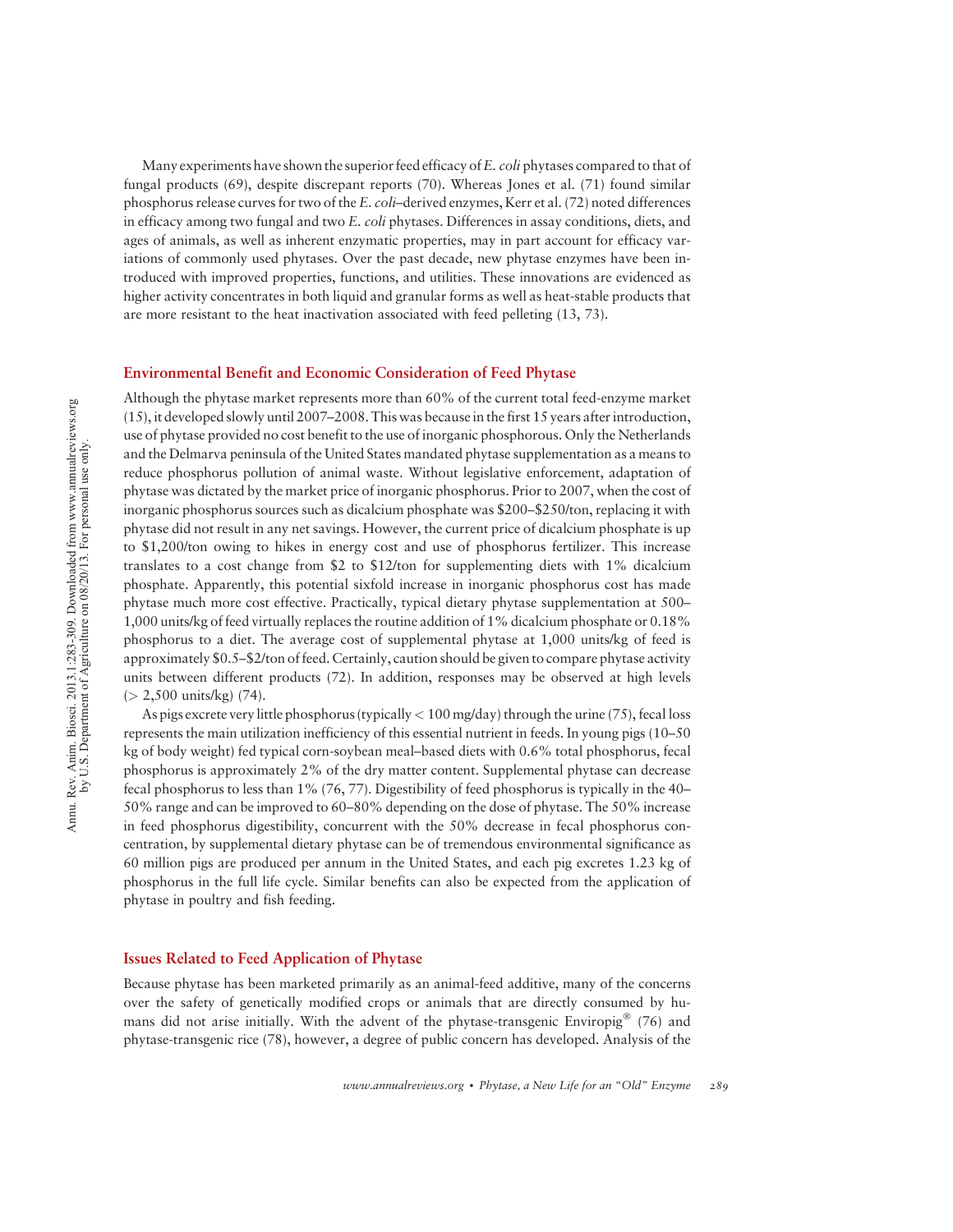#### Thermostability:

resistance of a protein to heat denaturation; attributed to high melting temperature or protein refolding after cooling

public's attitude reveals conflicting views of the value of these genetically modified organisms for food. Industry has focused on the economic gain from these innovations, whereas consumers see rather small benefit over the seeming risk (79). This is in contrast to the public's greater acceptance of genetically modified organisms for medical applications, probably owing to greater apparent individual gains, personal interactions with physicians, and available safety notices on possible side effects (80). Also likely contributing is the consumers' ability to choose to use genetically modified organisms for medical applications as compared to the apparent absence of choice (lack of appropriate labeling) to consume genetically modified agricultural products.

One environmental concern regarding the use of phytase to reduce manure phosphorus excretion is a possible concomitant increase of free or soluble phosphorus (81). Although dietary phytase supplementation results in substantial reductions in total phosphorus excretion, a slight increase of soluble phosphorus in the excreta is possible. A precise prescription of appropriate phytase inclusion in diets is needed to release the actually required phosphorus for the animals to avoid or minimize this side effect (9).

Allergic responses to powdered phytase exposure in workers have been known for some time (5) and are linked to specific immunoglobulin E immune reactions. More recently, occupational asthma (82) and hypersensitivity pneumonitis (83) also have been associated with phytase exposure in the animal-feed industry. These possible deleterious effects of powdered phytase require the practice of adequate health and safety measures. As phytase technology expands to plants and animals, these health concerns may extend beyond the animal-feed industry. In fact, a study was conducted to determine if allergenic proteins increased in phytase-transgenic rice (84), and another experiment addressed the need to determine the allergenicity of pork from the Enviropig<sup>®</sup>  $(85)$ .

#### Phytase-Transgenic Plants as an Alternative Technology

Several phytase-transgenic plants (86) have been created by overexpressing HAPhy (87) and BPPhy (88) genes in an array of crop hosts. These studies principally focused on one of three major objectives. The first major objective was to devise an alternate means of commercially producing phytase. Two examples of this are studies on phytase-transgenic tobacco (89) and alfalfa (87). In the latter study, the A. niger HAPhy was engineered for localization in the alfalfa's apoplast. The majority of the recombinant phytase would thus be in the extracted juice, a by-product, when the herbage is processed. The concern with using transgenic plants to produce phytase for feed application is the heat inactivation of phytase during pelleting. The second major objective was to express a transgenic phytase in plants to reduce phytic acid in seeds and grains used for animal and human consumption. In humans, this approach may help to ameliorate global iron and zinc deficiencies resulting from the chelation of these trace elements by phytate in staple foods (78). The objective parallels breeding programs to produce cultivars with lower phytic acid levels, and the transgenic rice study (78) additionally incorporated other engineered proteins or enhancers to improve its iron bioavailability to humans. These included a phytoferritin for increasing iron content of the rice endosperm and a cysteine-rich peptide for improving iron absorption in the gut. However, the previously reported, thermostable Aspergillus fumigatus phytase (90) did not retain activity after cooking (20). In fact, discrepancies in the thermostability of the native and recombinant A. fumigatus phytase were noted (86). The third major objective was to improve utilization of phytate from the soil by plants. Despite plentiful phytate in many soil types, it is not utilized effectively as a source of phosphorus by plants because root exudates contain little phytase activity. If overexpression of phytase in plant roots could be developed to exploit this soil phytate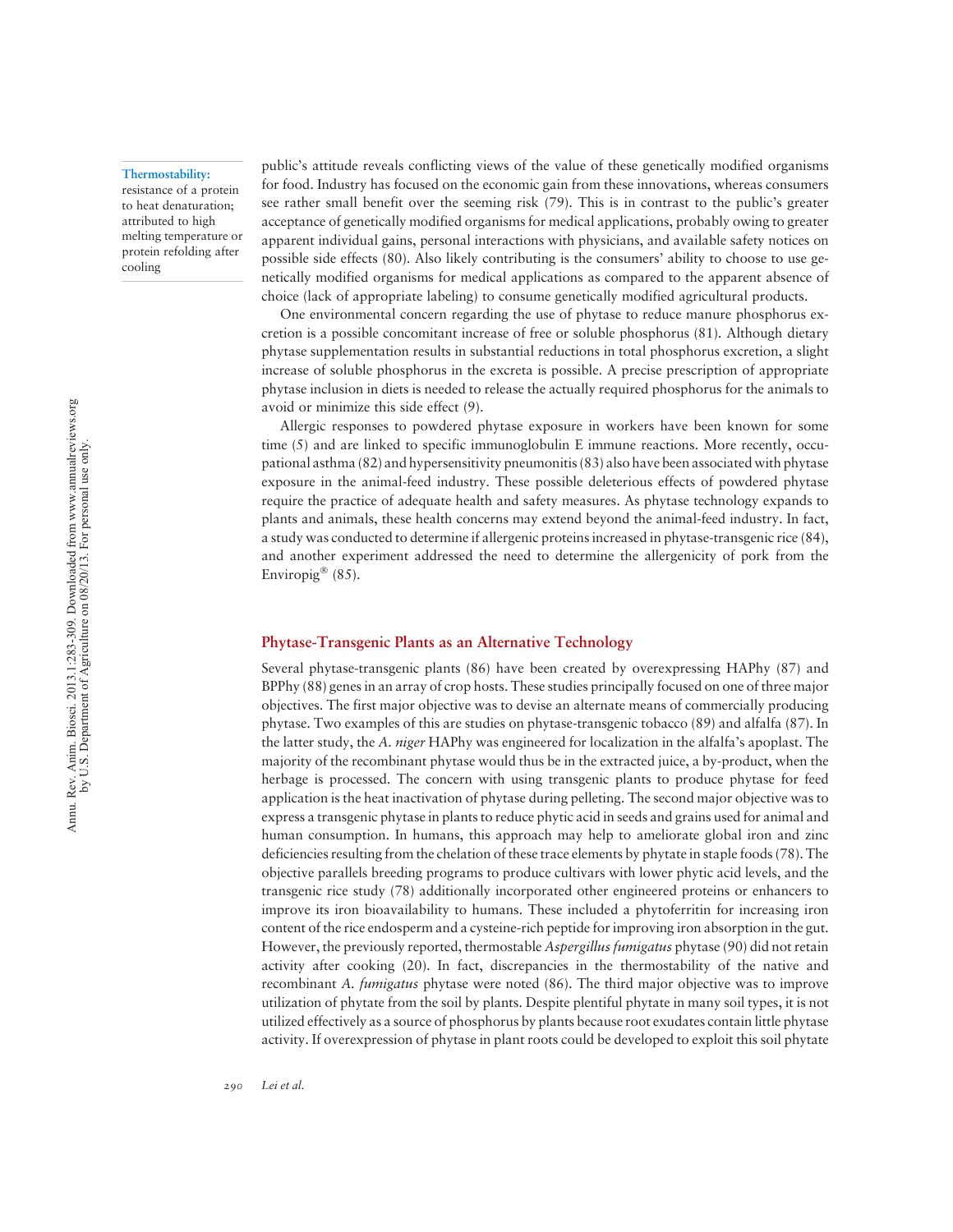as a source of phosphorus, the continuous need for phosphorus fertilizers in agriculture would be mitigated. Richardson et al. (91) engineered Arabidopsis to express the A. niger NRRL 3135 phyA gene so its plant roots might secrete the transgenic phytase into the rhizosphere. Their study resulted in a transgenic line with improved phosphorus nutrition and growth compared with a control when phytate was the sole phosphorus source.

Several factors should be considered in adapting a phytase to optimally hydrolyze phytate in the rhizosphere around plant roots. The isoelectric point (pI) of phytase seems to be an important factor for this hydrolysis (92). The lower pI (3.6) of *Peniophora lycii* phytase allowed it to remain more soluble in the soil environment and thus more effective in hydrolyzing phytate than A. niger phytase with a pI of 5.0. Compared with the crystal structure of the E. coli AppA, the Klebsiella sp. ASR1 PhyK displays a stiffer structure around the active site that results in a broader substrate spectrum and is better suited to meet the requirements of a plant rhizosphere enzyme (93). This plant-associated Klebsiella PhyK is an extracellular HAPhy that in nature scavenges for phosphorus from phytate. Its rigid catalytic pocket results in a conformation always suitable for phytate binding. This feature may derive from an evolutionary selection that favors enzymes that accommodate a range of substrates and liberate phosphate at a constant rate. Tang et al. (94) compared the performance of three classes of phytases (HAPhy, BPPhy, and PAPhy) in a root/ rhizosphere environment to assimilate precipitated phytate, and they suggested that tolerance of these enzymes to organic acids was a determining factor. Under phosphorus stress, plant roots secrete citrate and malate to facilitate phosphorus acquisition. Therefore, genetic engineering of plants to acquire more phosphorus from soil phytate might be achieved by enhancing both phytase secretion and organic acid excretion.

#### Phytase-Transgenic Animals as an Alternative Technology

The best-known phytase-transgenic animal is the Enviropig<sup>®</sup> (76). These pigs were transformed to overexpress the E. coli appA gene product in their salivary gland. Success of this novel technology was confirmed by a 75% reduction in fecal phosphorus excretion in these animals. Other reported phytase-transgenic animals include fish, such as the Japanese medaka (Oryzias latipes) (95), and mice (96). A modified avian multiple inositol polyphosphate phosphatase phytate–degrading enzyme was overproduced in a chicken cell line (38). This study suggested a possible development of poultry varieties with improved phytate digestion, although public acceptance of transgenic food animals still remains low.

#### Low-Phytate Crops as an Alternative Technology

Considerable success has been achieved in developing low-phytate soybean and grains, such as maize, barley, rice, and wheat, by employment of low phytic acid mutants (97). The effectiveness of these low-phytate crops in improving animal and human nutrition of phosphorus and other elements has been well documented (98–103). Thus, widespread adoption of these low–phytate level cultivars would provide an additional means to alleviate dietary and environmental problems emanating from excessive seed phytate. However, phytate is involved in regulation of plant metabolism and physiology (104), which seemingly would make phytate essential for normal seed germination, plant growth, and disease resistance. Potential adverse effects of removing substantial amounts of phytate in plants may be alleviated but could not be avoided completely (104). For example, low–phytic acid crops have lower yields and higher stress susceptibility than the native wild types (105).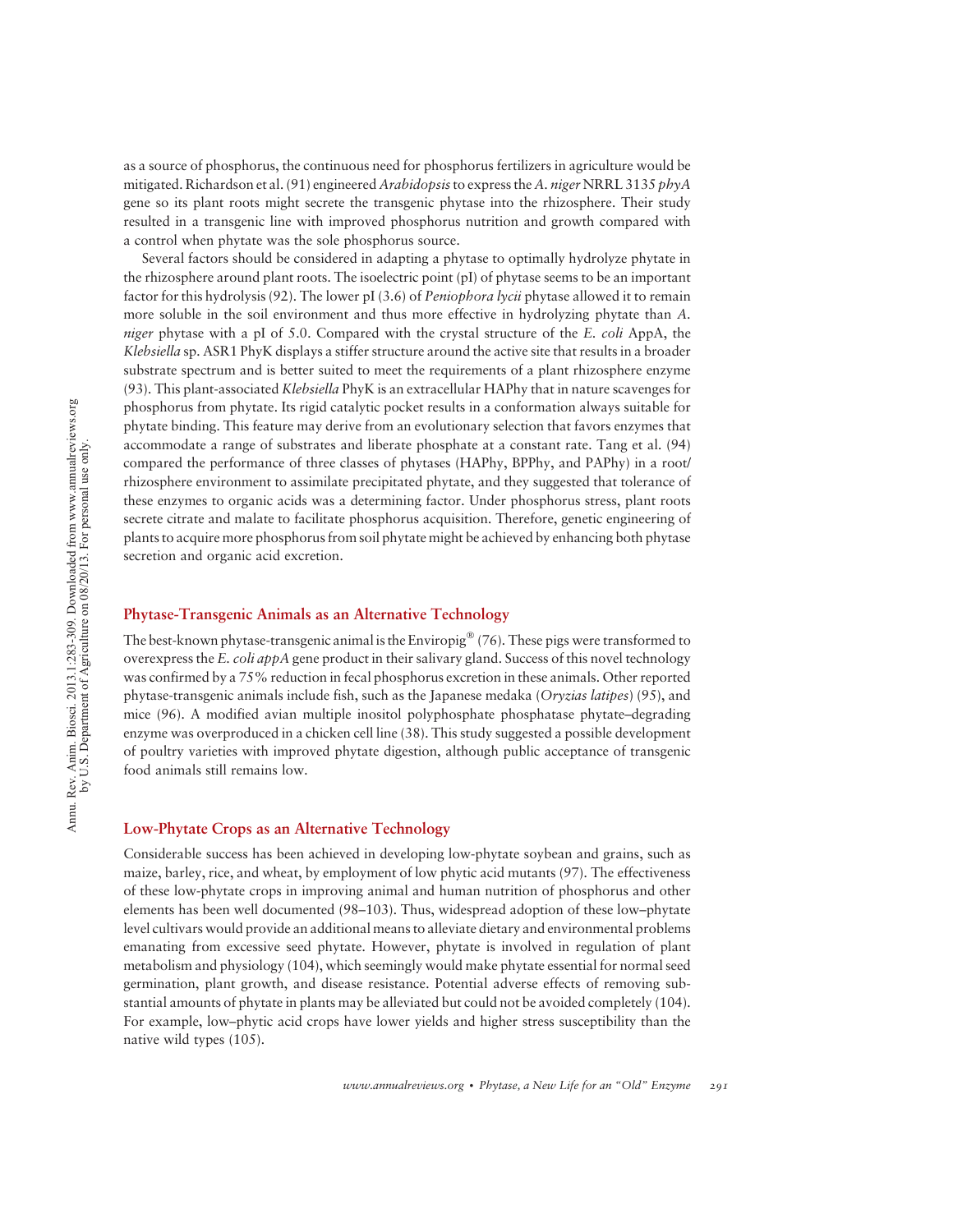#### NEW BIOTECHNOLOGY OF MICROBIAL PHYTASES

The three alternative phytase technologies described above —transgenic plants, transgenic animals, and low-phytate crops—represent sustainable approaches for coping with the indigestion of feed phytate-phosphorus by simple-stomached animals. However, these remarkable scientific progresses have met with limited applications owing to poor consumer acceptance, industry hesitation, and technological constraint. Chemical degradation of feed phytate before feeding was considered, but the procedure could be deleterious to feed quality (106). Inoculation into gastrointestinal tracts of animals with phytase-producing microbes was also proposed, but it raised concern over colonization stability and fecal contamination of the environment with the microbes. Consequently, supplementing dietary microbial phytases that are effective in the stomach, but are inactivated in the lower gut (107), becomes not only practically convenient but also the most feasible solution to the problems associated with feed phytate-phosphorus in animal production.

#### Concept of Ideal Phytase

Lei & Stahl (8) proposed that an ideal phytase possess at least three characteristics: the ability to effectively hydrolyze phytate-phosphorus in the upper digestive tract of the animal, resilience to the 65 –80 -C temperatures of feed pelleting, and cheap production costs. Because no single phytase can be ideal for all applications, they further suggested the need for an array of application-specific phytases to match the phytate hydrolysis conditions in the functional sites of phytase in swine, poultry, and fish. The quest for ideal phytases has taken two routes: identifying novel wild-type (WT) phytases in nature and engineering desired characteristics in known phytases.

#### Identification of Novel Phytases

Before the advent of recombinant DNA technology, early searches for novel phytases focused on the identification of microbes that produce high phytase activity. Strategies included screening phytase activity by hydrolysis of insoluble phytate in agar plates or growth on phytate as the sole phosphorus source. The most notable among early searches for phytases was that by IMC (see above), which resulted in the identification of A. niger (A. ficuum) PhyA (108). This enzyme belongs to HAPhy and was first characterized by Irving & Cosgrove (53) to have a bimodal pH profile with optima at 2.0 and 5.5. The subsequent advent of recombinant DNA technology enabled the cloning and overexpression of PhyA in A. niger, which led to its commercialization (54, 55). Other reviews have cataloged additional, earlier-identified phytases (6, 109).

Technological development in the overproduction of target proteins or enzymes in heterologous expression systems has shifted the initial search for novel phytases toward enzymatic properties including catalytic efficiency; pH profile; thermostability; and resistances to proteolysis, acid, and heat. Subsequent screens for phytase-producing microbes resulted in identification and characterization of the second-generation commercialized phytases (29, 57). The E. coli phytases AppA and AppA2, just like PhyA, belong to the HAP family and are manifested with desired pH profiles, without a dip at pH (3.5) similar to that of the stomach in young pigs (110). These two bacterial enzymes also have high activity and great proteolytic resistance (29, 31, 57). However, the E. coli phytases were less heat-stable than their fungal counterparts. The other commercialized phytases are PhyB from A. niger and P. lycii phytase, both of which are also HAPhys (34, 111). Besides its presence in bacteria and fungi, including yeast, HAPhy, referred to as multiple inositol polyphosphate phosphatase, has also been found in plants and animals (35, 37, 38).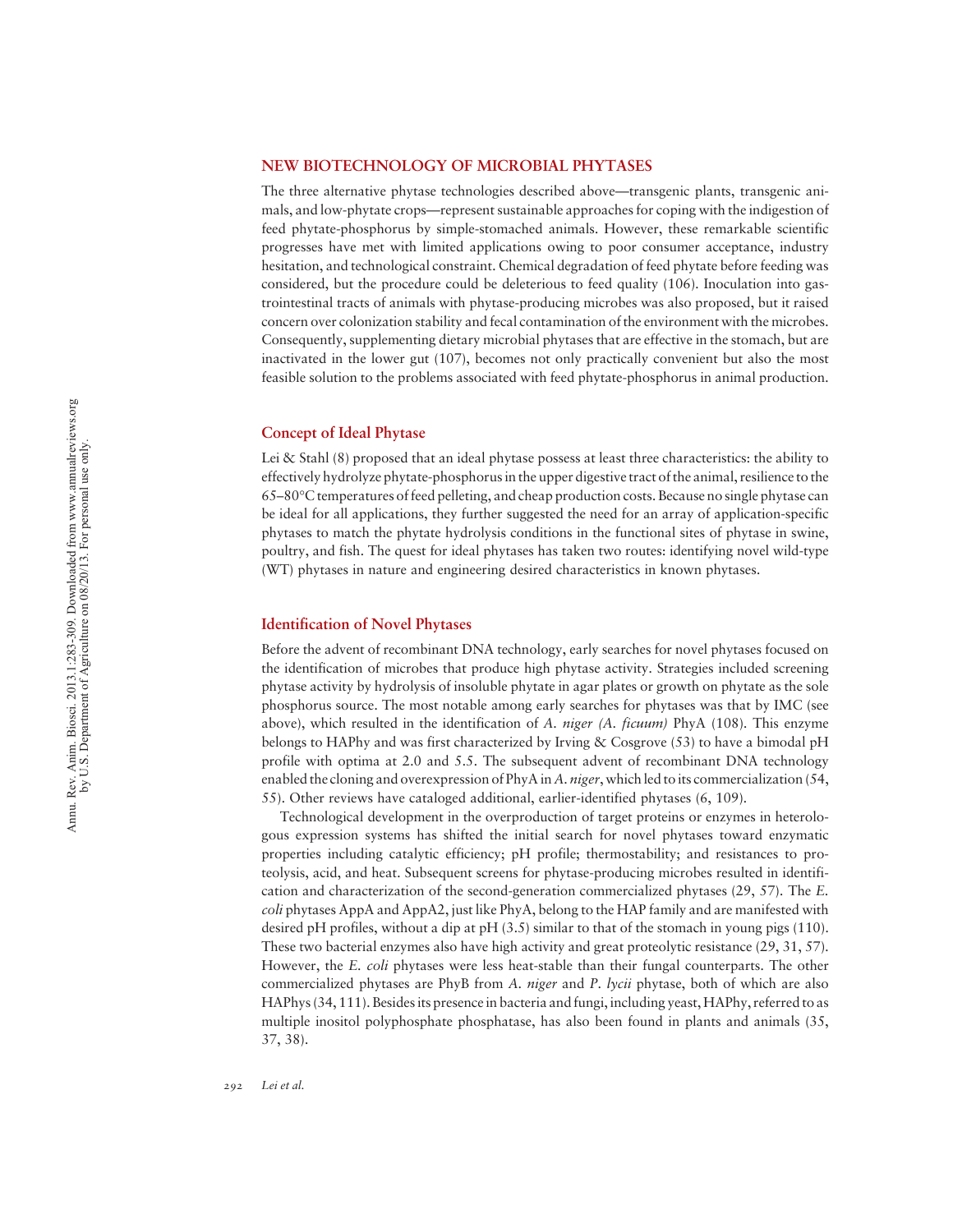The other three major groups of phytases have not been commercialized to our knowledge. They may be classified by pH optimum (acid versus neutral/alkaline), carbon site of first hydrolysis of phytic acid (position 1 or 3 versus 6), and structure. PAPhys are generally found in plants like soybean and have lower activity than HAPhys (24, 112). They have also been identified in fungi, like PhyC from A. niger (113). The third group of phytases is the PTPhy, of which the most notable is from Selenomonas ruminantium (44). This phytase has an optimal temperature similar to that of HAPhy, optimal activity at pH 4–5.5, and catalytic efficiency similar to that of fungal HAPhy but lower than that of bacterial HAPhy (44, 45). The family of BPPhy, like those from Bacillus subtilis and B. amyloliquefaciens (39, 114), has been characterized (18). This class of phytase was first identified from B. subtilis (114, 115). Its structure shows a dependence on  $Ca^{2+}$ , which creates a favorable electrostatic environment for the binding of phytate, and they dephosphorylate phytate to  $m\gamma$ -inositol-3-phosphate (116, 117). Compared with HAPhy, this *Bacillus* phytase displays a more basic pH profile, greater thermostability, and higher activity for the calcium-phytate complex (118). The enzyme phytase is also resistant to papain, pancreatin, and trypsin but is susceptible to pepsin, presumably because of protein denaturation at low pH (119). This combination of characteristics makes BPPhy suitable for functioning in the intestine. The possibility of remnant BPPhy activity in the feces and subsequent contribution to eutrophication must be addressed. BPPhy may also find use in laying hens owing to their high dietary calcium concentration, which exerts an adverse effect on HAPhy (62). Its sole presence in aquatic bacteria (120) may imply an advantage in aquaculture (121). Effectiveness of a *Bacillus* phytase has been shown in carp (118) and in poultry (13). However, more feeding trials should be conducted to test whether BBPhy susceptibility to pepsin allows it sufficient activity to bypass stomach digestion. Furthermore, even at its optimal pH, BBPhy still has far less activity than HAPhy.

Peer-reviewed publications on the search for novel phytases for biotechnological application have increased in the past decade. A useful strategy employed in these attempts is to search for phytases in extremophiles, organisms living in environments with extremes of heat (expected to be thermostable) and cold (expected to have low temperature activity). For example, phytases with low optimal temperatures were isolated from microorganisms in glaciers (122). Phytases have also been isolated from thermophilic fungi (123). There were reports of high-activity phytases (124) as well, although the claim might be confounded by potential differences in assay conditions (31). Comprehensive summaries of newly identified phytases and their biochemical characteristics are available in recent reviews (11–13). Lim et al. (41) used a bioinformatics approach to analyze the diversity of phytase genes based on publicly available sequences. They found that BPPhy-like sequences existed in plants, soil, and aquatic bacteria; PTPhy-like and HAPhy-like sequences appeared in plant pathogenic and enteric bacteria; and PTPhy-like sequences were additionally present in free-living bacteria. Some bacteria contained sequences for two or three types of phytases. For example, Pseudomonas syringae and Xanthomonas campestri contained HAPhy, PTPhy, and BPPhy genes. The  $\gamma$ -proteobacteria appeared to be the highest-reported group to carry phytase-like genes. In addition to their presence in plants, PAPhy-like sequences were also found in a restricted set of bacteria and cyanobacteria (125) despite no relevant phytase activity being verified for these sequences.

#### Protein Engineering of Effective Phytases

Owing to the advent of recombinant DNA technology, protein engineering has become an approach concomitant with the search for novel phytases in developing effective enzymes for field application. There are two broad strategies, random mutagenesis and rational design, along with the combination of these two methods as a semirational design. A flow diagram depicting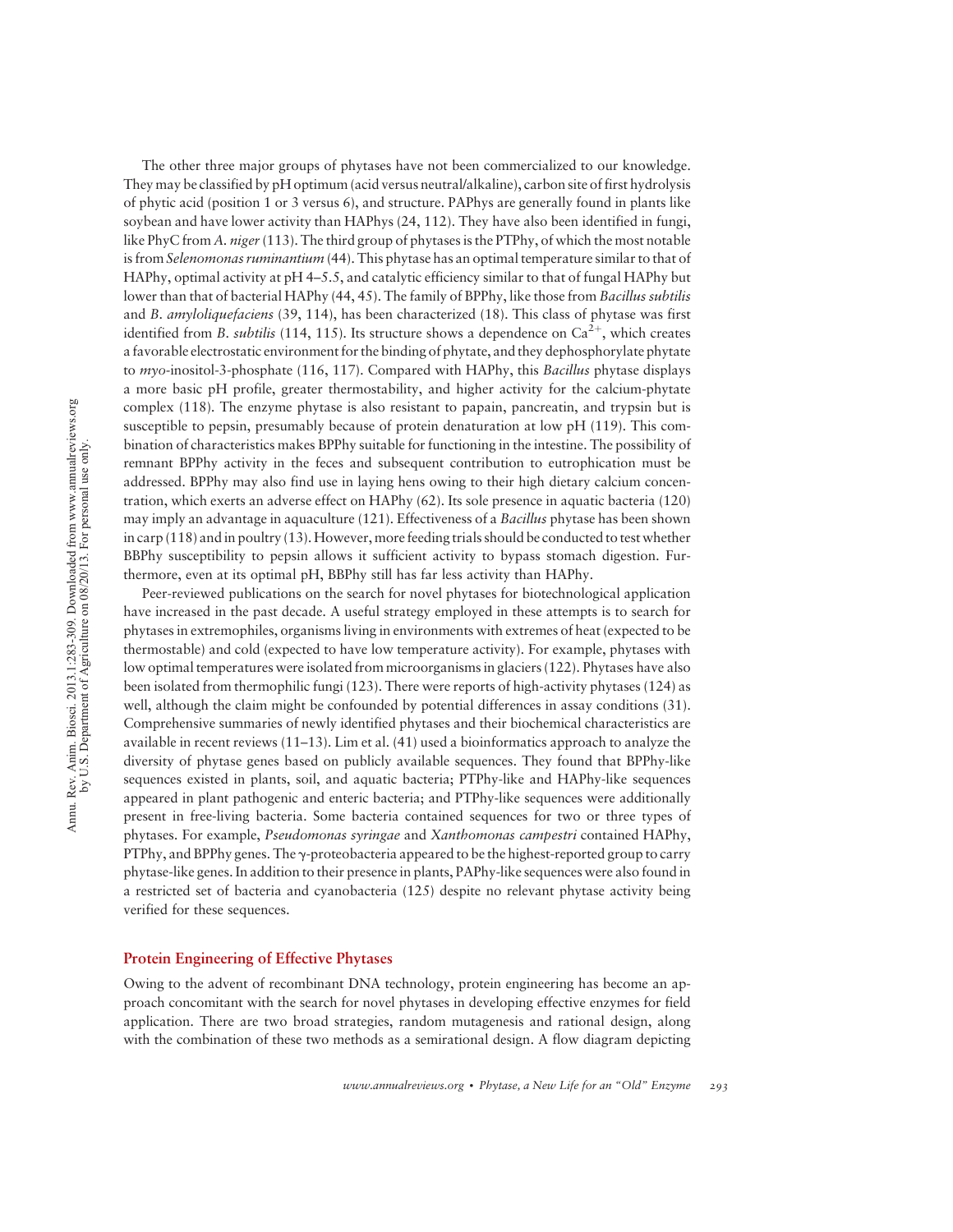#### Gene site saturation mutagenesis (GSSM):

library-creation method that produces every possible amino acid substitution at every residue throughout an entire gene

#### Site-directed

design

mutagenesis (SDM): method to produce targeted amino acid substitution of rational

protein-engineering strategies was presented in a recent review (11). Random mutagenesis is independent of structural or primary sequence data availability. Specific procedures of this strategy include error-prone polymerase chain reaction (PCR) through error-prone polymerases, imbalances in deoxyribonucleotide triphosphates, or excess  $Mn^{2+}$ ; gene site saturation mutagenesis (GSSM) (27, 126); and DNA shuffling of analogous regions between homologous proteins. All of these strategies are coupled with functional screening to identify mutants possessing improved characteristics.

Rational design is generally information rich and is carried out through site-directed mutagenesis (SDM). Desired amino acid–residue substitutions are designed based on structural and sequence information and are predicted to have certain effects on the protein's functionality. Methods include substitution of amino acid residues from homologous proteins of thermophiles, incorporation of prolines or disulfide bridges, and building of salt bridges. Rational design often is conducted on a protein-by-protein basis after careful structural analysis. Semirational design uses structural or sequence information to enhance the effectiveness of random mutagenesis or to make changes without explicit rationale. For example, select mutations of unknown function may be made based on sequence alignments (127), or sequences may be aligned to produce a consensus sequence (128).

#### Function-Targeted Enhancements

Phytase engineering has been used to improve enzymatic properties, such as thermostability, pHactivity profile, and protease resistance, that determine its efficacy in field application. Because of its commercial importance, HAPhy has been the most-studied target of phytase engineering, and thermostability enhancements in this enzyme have been the primary aim. These engineering efforts have produced A. niger PhyA, E. coli AppA and AppA2, and A. fumigatus phytase variants with one or more improved characteristics of thermostability, pH-activity profile, catalytic efficiency, and protease or gastric fluid resistance. The creation of consensus phytases with a desired thermostability and pH profile highlights the success of phytase and enzyme engineering. Meanwhile, efforts have been devoted to add pepsin resistance or thermostability in BPPhy.

Thermostability. Error-prone PCR and a 96-well plate screen based on residual activity after incubation at 85 °C for 15 min were used to increase the thermostability of E. coli AppA2 (58). The best mutants resulted in an increase in melting temperature of 6–7°C owing to increased local hydrogen bonding and slight improvements in catalytic efficiency. However, a subsequent study aimed at the sequential addition of the identified point mutations failed to further increase the thermostability of AppA2 (129). GSSM of E. coli AppA was conducted to theoretically create a library of all possible single-site mutations in the entire protein using a fluorescent model substrate after a heat treatment (27). This approach is somewhat advantageous over error-prone PCR, which has a limited repertoire of residue changes owing to statistically unlikely mutations. The resultant Phy9X, comprising eight point mutations, showed a 12°C increase in melting temperature over the WT. This phytase variant also displayed a 3.5-fold increase in the half-life of the enzyme in simulated gastric fluid without change in specific activity. Currently, Phy9X is being marketed as Quantum<sup>™</sup> Phytase (Table 2).

Rational design was successfully applied to increase thermostability of A. niger PhyA on the basis of residue substitutions from the homologous Afp phytase produced by the thermophilic A. fumigatus (32, 130). Loss-of-function mutations in Afp decreased thermostability, whereas the gain-of-function mutations in PhyA increased hydrogen bonding and ionic interactions, which lead to a melting temperature  $7^{\circ}$ C higher than that of WT PhyA (melting temperature = 66.3 $^{\circ}$ C).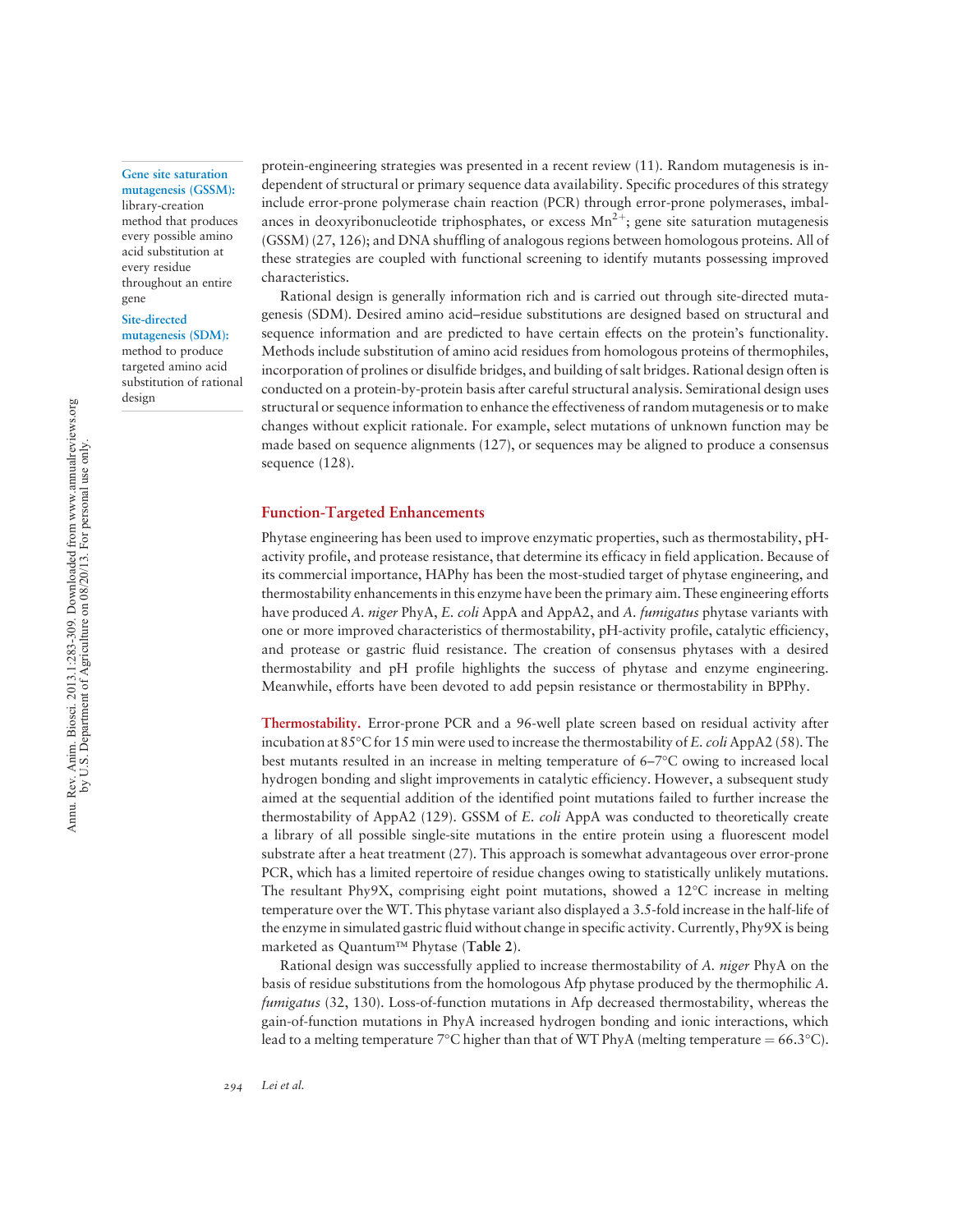Specific activity of the thermostable PhyA was unaltered compared with its native form. Functional-targeted enhancements of phytase have been achieved successfully by the de novo synthesis of consensus phytase from identified phytase sequences via semirational design (128, 131, 132). The first consensus phytase was created from the alignment of 13 fungal phytases, which resulted in a melting temperature of 78°C that was 15–22°C over that of the parent phytases (131). Consensus phytase-1 showed comparable activities with A. *fumigatus* phytase (30–36 units/ mg). The further-improved consensus phytase-10-thermo[5] Q27T, K68A, was made based on alignments with six additional fungal-phytase sequences and removal of destabilizing mutations as identified by SDM. The advanced consensus phytase had a melting temperature of 90.4°C that showed a 21–42°C increase over parental phytases but retained good activity (128, 132). This incredible increase in thermostability was attributed to the combined effect of many moderately stabilizing mutations (which individually increased the melting temperature  $<$  3°C each). The feeding efficacy and dose-dependent action of the consensus phytase have been verified in a pig experiment (133).

Other strategies for phytase stabilization have also been used, such as increasing the number of N-linked (attached to nitrogen) glycosylation sites, which curiously increased thermostability owing to inadvertent loss of a disulfide bridge (134), and swapping secondary structural elements (135, 136). Meanwhile, BPPhy engineering was conducted to add a disulfide bridge based on sequence comparisons. However, this modification resulted in no increase in thermostability (137). Substitution of several types of residues with Pro and of Gly with Ala successfully increased thermostability without detrimental effects on activity (138). A structure-guided consensus approach has also been used to increase the stability of a Bacillus phytase (139).

pH-activity profile. The pH profile of phytases has also garnered much attention, because the stomach is the primary functional site of dietary-supplemented phytases (107, 110, 140). The gastric pH of weanling swine often is near pH 3.5, whereas that of older swine is more acidic (140). In poultry, supplemental phytases may exert a function in the crop where the pH is near 5.5 (141). However, in the crop the degradation of phytate may be hindered by undigested or partially digested feed. The pH optima of both A. *fumigatus* and consensus phytase have been decreased by substitution with corresponding residues from A. *niger* NRRL 3135 (132, 142).

To improve functions of A, *niger* PhyA phytase in gastric conditions, its activity nadir at pH 3.5 was corrected by rational design based on charge interactions of polar and ionic residues in the active site (143). Though the improved pH profile of some mutants was paired with decreased specific activity at pH 3.5, mutant E228K displayed an improved pH profile and over twice the catalytic efficiency of WT at pH 3.5, as well as enhanced efficiency at pH 5.5. In feeding trials with young swine, mutant E228K was further shown to be more effective at releasing dietary phytatephosphorus than WT (143). These improvements in  $A$ . niger PhyA pH profile were compatible with mutations that lead to increased thermostability based on the already-described substitution of residues from A. fumigatus Afp (32, 144). Further stabilizing mutations identified in error-prone PCR-random mutagenesis were also added into the enzyme, which resulted in combined improvements in thermostability and pH profile. This demonstrates that rational design (thermostability and pH profile) and random mutagenesis (thermostability) can be used complementarily.

Specific activity. In absolute terms, the specific activity or catalytic efficiency is more important than the pH profile. Akin to the use of A. *fumigatus* Afp as a model to improve the thermostability of A. niger PhyA, A. terreus CBS phytase has served as a model to increase the activity of Afp (145). Thus, both strategies would produce a thermostable and active enzyme. When Afp Q27 was mutated to the corresponding Leu of A. terreus CBS phytase, the variant showed an increase in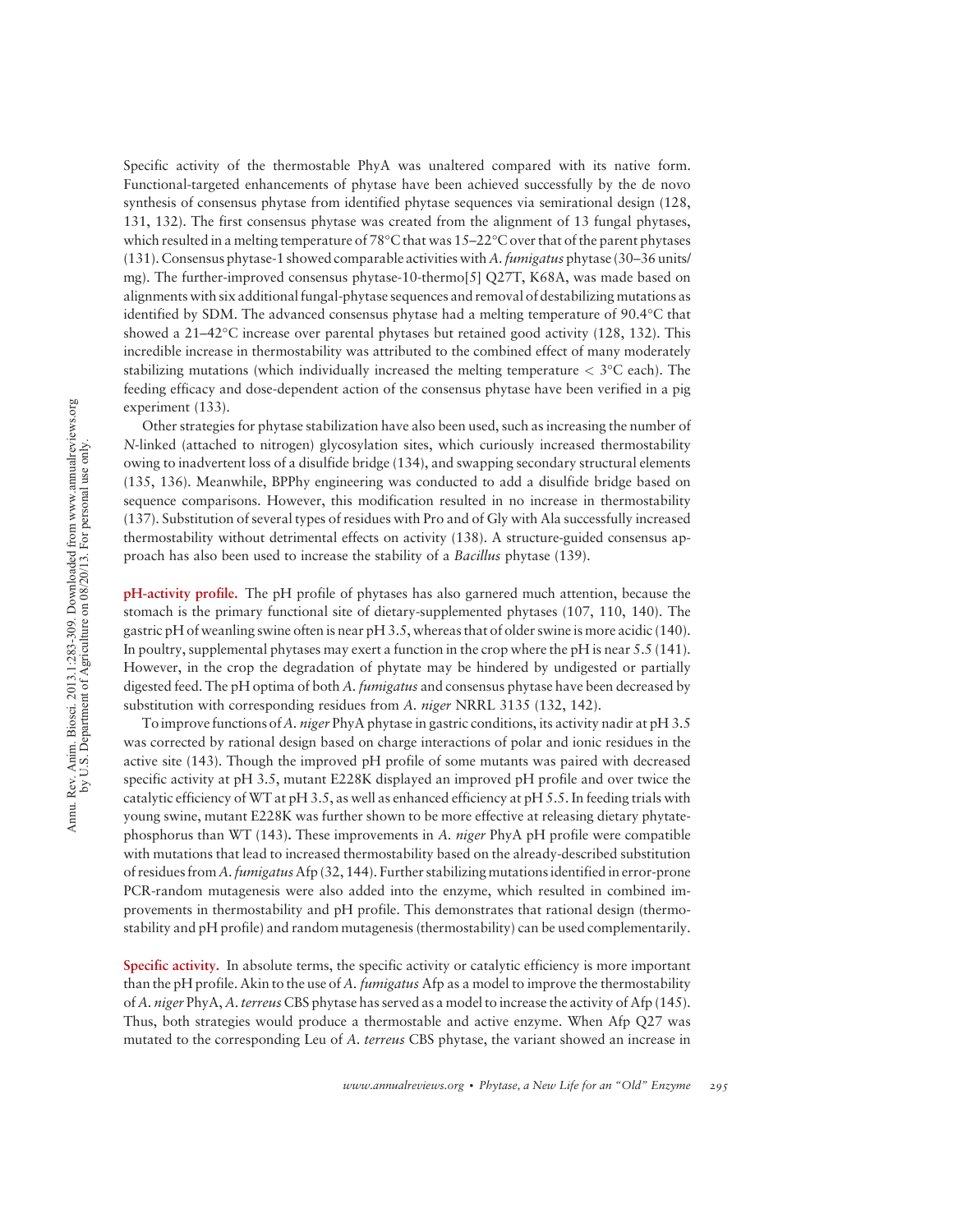activity at pH 5.0 from 27 to 92 units/mg of protein, as compared with 196 units/mg of protein for the CBS phytase. This resulted from decreased hydrogen bonding with the product, which facilitated the rate-limiting step of product release. However, unlike the previously mentioned case, in which the thermostability of A. niger PhyA was increased without affecting the specific activity, the increased activity of A. fumigatus Afp came at the cost of a melting temperature decreased by 6.5 -C. However, when Afp Q27 was mutated to Thr, the variant had an activity of 75 units/mg of protein and the same melting temperature as WT. This mutant was further improved by the addition of six mutations from consensus phytase-10 to yield a melting temperature increased by 4.5 -C, and four mutations from consensus phytase-1 and S126N that reduced protease susceptibility to yield A. fumigatus phytase 13073<sup>hythermo</sup> (30, 131, 132). Adding positively charged residues near the active site of a Bacillus phytase elevated its activity and acid resistance (146). Similar approaches have used substitutions from A. niger NRRL 3135 PhyA to yield consensus phytase-7 by improving the activity and pH profile of consensus phytase-1 as well as the mutation R297Q to increase the activity of A. *niger* T213 by threefold (147).

#### Alternative Approaches to Protein Engineering

Approaches other than protein engineering have been used to improve thermostability of commercialized phytases. One commonly used strategy is to apply coating to phytase granules (i.e., Ronozyme® CT, or Coated Thermotolerant), although some research suggests that phytase thermotolerance is dictated more by intrinsic protein properties than by coating (148). Addition of stabilizing additives and enzyme oligomerization has also been used to increase stability (149). A second strategy is the use of liquid phytase products sprayed onto postpelleted, cooled feed. This alternate process seemingly may obviate the need for high inherent thermostability of phytase to resist heat inactivation at pelleting. However, stability of phytase during storage and transportation can be neither bypassed nor ignored.

#### Systems and Efficiency of Phytase Production

Expression of phytase by native A. niger in solid-state fermentation systems has been applied for the commercial production of Allzyme® SSF (Alltech, Table 2), a natural mixture of enzymes that includes phytase. However, most phytases are produced by overexpressing the selected genes in either native or heterologous hosts. Native overexpression has been used for the production of PhyA by A. niger (Natuphos®, Table 2). Heterologous expression has been performed in fungi, yeast, bacteria, and plants, as reviewed previously (8). Commercialized phytases are produced mainly in fungi and yeast hosts (Table 2). Bacterial expression is limited by formation of inclusion bodies or by the lack of adequate posttranslational modification. Plant expression is complicated by the need for downstream processing of the overproduced enzyme or the loss of phytase activity at feed pelleting.

Traditional and biotechnological methods are applied to increase phytase protein expression. As reviewed previously (150), the former include submerged fermentation, solid-state fermentation, and manipulated medium ingredients and inoculum. The latter has been employed to increase phytase production in heterologous hosts. Codon usage varies between the donor of the original phytase gene and the heterologous expression host, causing tRNA levels for uncommon codons to limit translation or protein production in the host. Thus, codon optimization of the gene to match the codon preference of the host improves phytase expression (151). In the case of P. pastoris, increasing gene copy numbers integrated into the host genome enhanced phytase expression (152). The choice of the promoter and leader signal peptide sequence for extracellular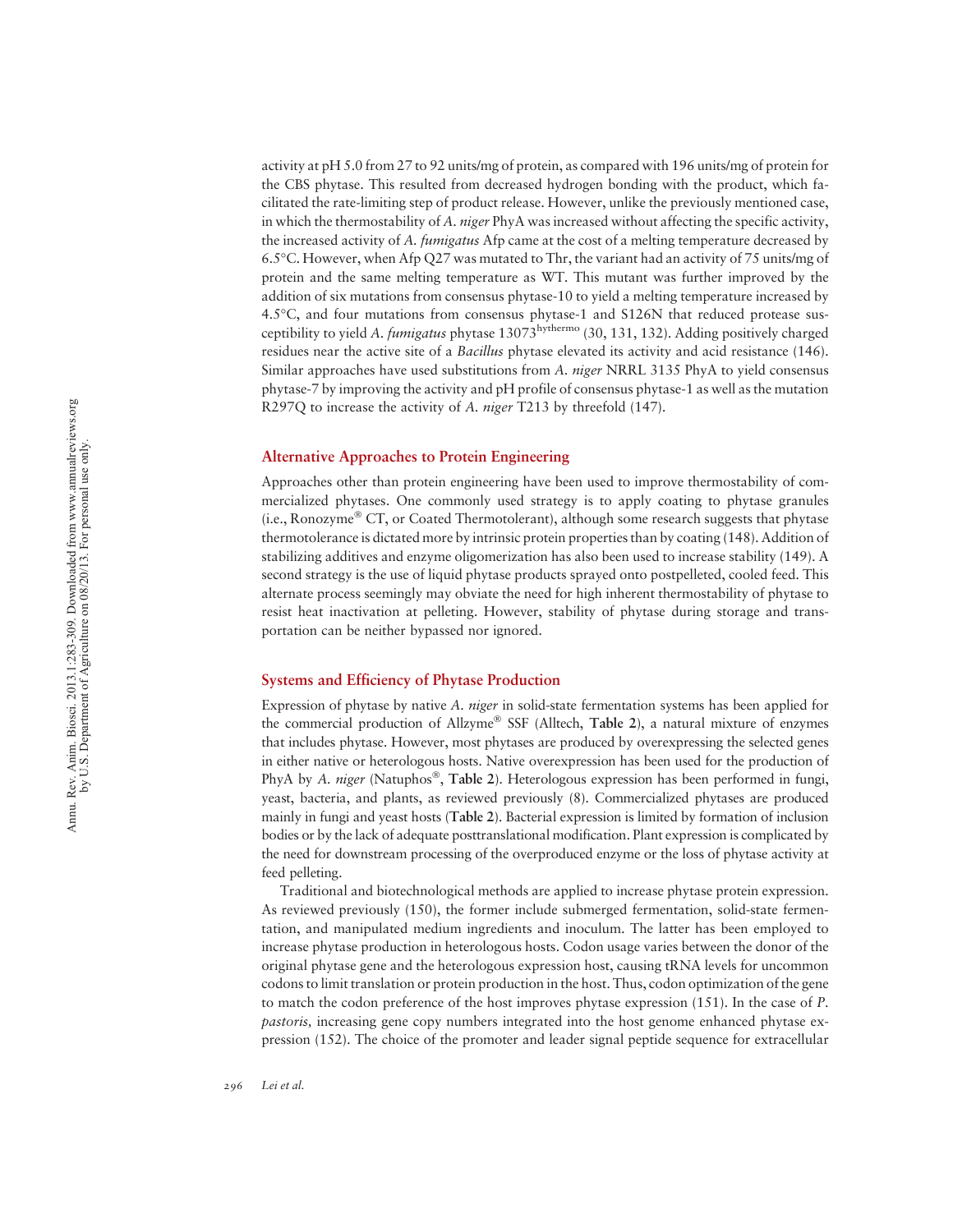expression affected the protein expression (153). The yeast  $\alpha$ -signal sequence was optimized by including a consensus Kozak sequence and by minimizing interfering secondary RNA structure to produce the MF4I leader sequence, which led to a 14.5-fold increase in protein expression (154). Cooverexpression of chaperones and alternating fermentation temperatures also led to expression improvements in yeast (155).

#### Unanswered Questions of Phytase Biotechnology

In developing the concept of an ideal phytase, Lei & Stahl (8) suggested tailoring phytases for specific needs. In spite of the growing list of novel and engineered phytases, transition for commercialization has been limited. For example, the remarkable laboratory success in creating consensus phytase has not resulted in development of new commercial products in spite of its development by industry over a decade ago. Some areas of investigation, such as the development of low-temperature active phytases for aquaculture, remain largely unexplored. Another open area of research is the engineering of protein-refolding pathways. Although the ability of A. *fumigatus* phytase to refold completely after heat denaturation at 90°C has been known for some time (58), continuing work has failed to address the contribution of protein refolding versus highdenaturation temperature to protein thermostability. Finally, an acceptable chimeric enzyme possessing the thermostability to withstand feed pelleting as well as other desired characteristics has yet to be created.

#### GLOBAL IMPACT AND FUTURE DIRECTION

#### Past Success, Current Challenges, and Future Direction of Phytase

The heightened environmental need to reduce manure phosphorus excretion by simple-stomached food-producing species has driven current phytase research and application. Initial success has been documented in controlled animal experiments and in open, large-scale ecological studies. Impressively, phytase supplementation in animal feed has been found to contribute to the reduction of total phosphorus concentrations over the past decade in eight of ten rivers that are dominated by diffuse pollution in Quebec (Canada) (156). Although it took 20 years after the first commercial launch of phytase in 1991 for the phytase market to reach approximately \$350 million per year, several factors likely will expand phytase application to much greater values.

First, decreasing the phosphate load on the environment in areas of intensive animal agriculture is still a long way off (157). As in the above-mentioned Quebec study, seven of the ten rivers tested displayed median P concentrations at least two times greater than the Quebec water-quality guideline for protection of rivers against eutrophication. As a result, many countries and states have issued special laws to incorporate phytase into animal diets. Second, supplies of two main traditional sources of feed-phosphorus supplements, inorganic phosphorus such as mono- and dicalcium-phosphate and meat and bone meals, are becoming either limited or prohibited. Because of the growing demands in China, India, and other countries with strong economic growth, the hiking oil price, and the large portion of feed in the total energy cost of the animal-production system (158), supplementation of inorganic phosphorus has become more expensive and less sustainable or cost effective. As indicated above, the price for dicalcium phosphate has increased from \$200, prior to 2007, to \$1,200/ton.Moreover, the feed application of inorganic phosphate at the current rate will accelerate the projected depletion of this nonrenewable resource over the next 50 years. The European ban of dietary supplementation of meat and bone meal as a cheap source of feed phosphorus, to prevent possible cross-species transfer of diseases such as mad cow disease, has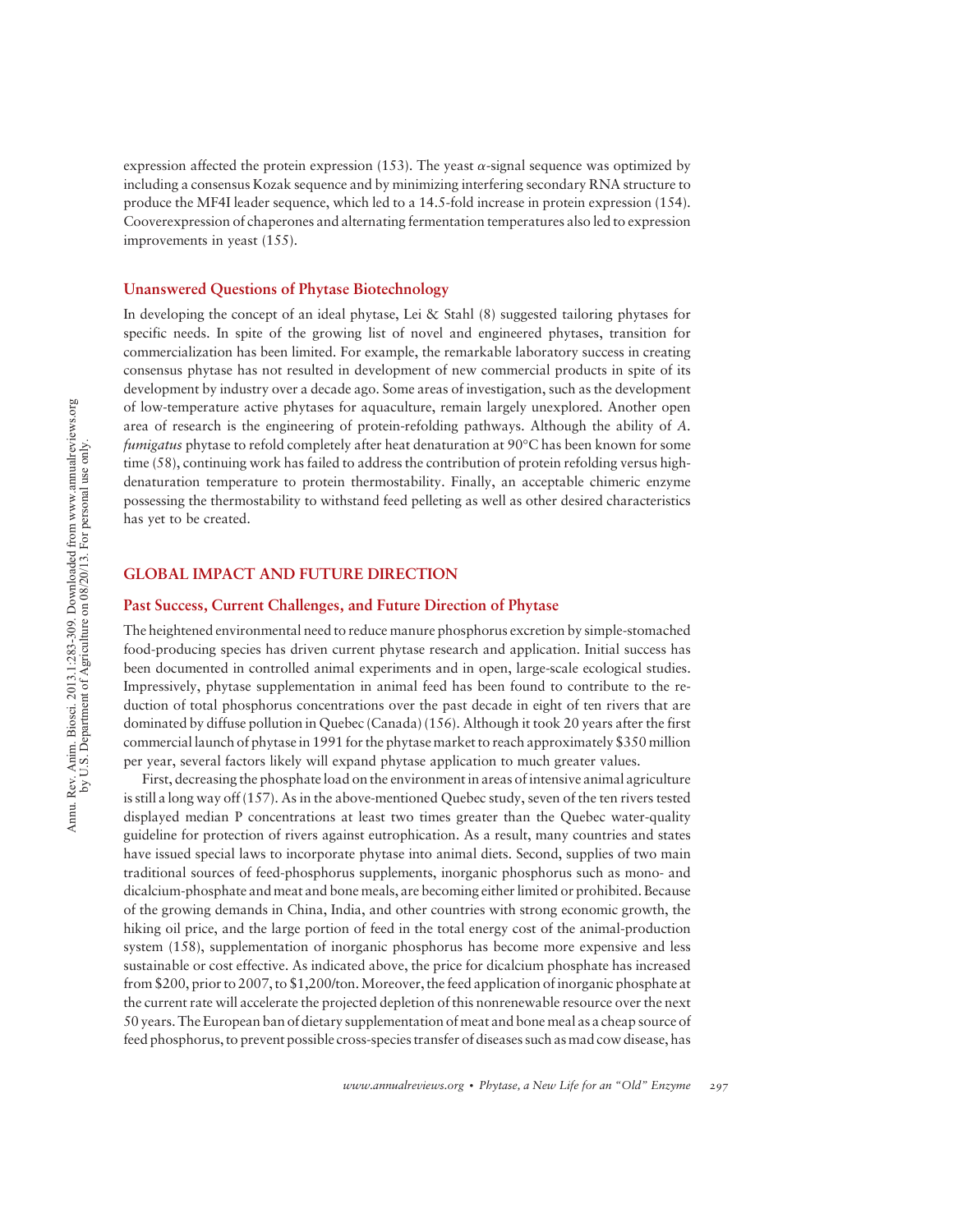cut off a major source of feed-phosphorus supply. Third, biofuels and other industrial productions of various plants will provide voluminous amounts of high-phytate biomass as new feed sources (159). In fact, the global yield of plant phytate is estimated at > 51 million metric tons per year, which accounts for approximately 65% of the elemental phosphorus sold as fertilizers worldwide in 2000 (160). Therefore, a greater demand for phytase in the future will enable this enzyme to exert a larger socioeconomic impact than for animal agriculture alone.

#### Next-Generation Phytase Tailored for Species and Diets

Although the nutritional values and environmental benefits of the first generation of fungal phytases and the second generation of bacterial phytases are well established for different species, no single available phytase can perform at its maximal efficacy in all species. This is because each phytase possesses unique properties, such as pH and temperature optima and resistance to heat, proteolysis, acidity, and metals. Meanwhile, the conditions of these parameters in the stomach the main functional site of phytase (107, 110) —of different species or at different ages vary considerably. A striking example is the difference in body temperature between terrestrial animals  $(37-38$ °C) and aquatic animals  $(16$ °C)  $(19)$ , which results in a need for three to four times the amount of phytase supplementation in fish feed compared with that in poultry or swine. As another example, layer hen diets often contain calcium as high as 4%, a level that is much greater than that in diets for broilers and pigs and that adversely impacts phytase efficacy (63). Because no single available phytase is ideal for or compatible to digestive-system conditions in all species, multiple enzymes tailored for specific species or animal types should be developed to make phytase a mature and competitive commodity.

Although phytase undoubtedly has been the most consistent and effective feed enzyme during the past two decades, combined dietary additions of phytase with other enzymes such as proteases and nonstarch polysaccharide enzymes have become more common in production. However, previous screening and characterization of phytases for feed application was mainly, if not exclusively, based on the sole incorporation of the enzyme in diets for various animals. Therefore, existing and new phytases need to be tested for synergism and compatibility with other feed enzymes (15, 161) to achieve desired overall responses. Although phytase resistances to heat, acid, and proteolysis are of practical significance, possible effects of excessive, residual supplemental phytases in the lower gut and feces should not be ignored completely.

#### Novel and Unexpected Functions of Phytase

The best-studied function of phytase is phytate-phosphorus release, or inorganic phosphorus replacement equivalence (162). Whereas parallel benefits of phytase to utilizations of calcium, iron, zinc, and other metals are seen often, impacts on amino acid digestibility or energy efficiency are inconsistent or equivocal (14). Notably, recent animal experiments have moved into molecular, biochemical, and metabolic impacts or regulation of phytase in vivo.Woyengo et al. (163) found that Na-dependent glucose transporter 1 gene expression in small intestines of piglets was decreased by phytic acid but rescued by dietary phytase. Józefiak et al. (164) demonstrated that multicarbohydrase and phytase supplementations improved growth performance and liver insulin-receptor sensitivity in broilers fed diets containing full-fat rapeseed. Lei and colleagues determined the effect of supplemental phytase on the intestinal microbiota of pigs (X.G. Lei, unpublished data). In addition, effects of phytase (dephytinization) on muscle protein expression (165) and signaling by the phytasemediated hydrolysis of inositol phosphates (166) have been tested to reveal novel functions of phytase beyond its well-illustrated nutritional and environmental roles.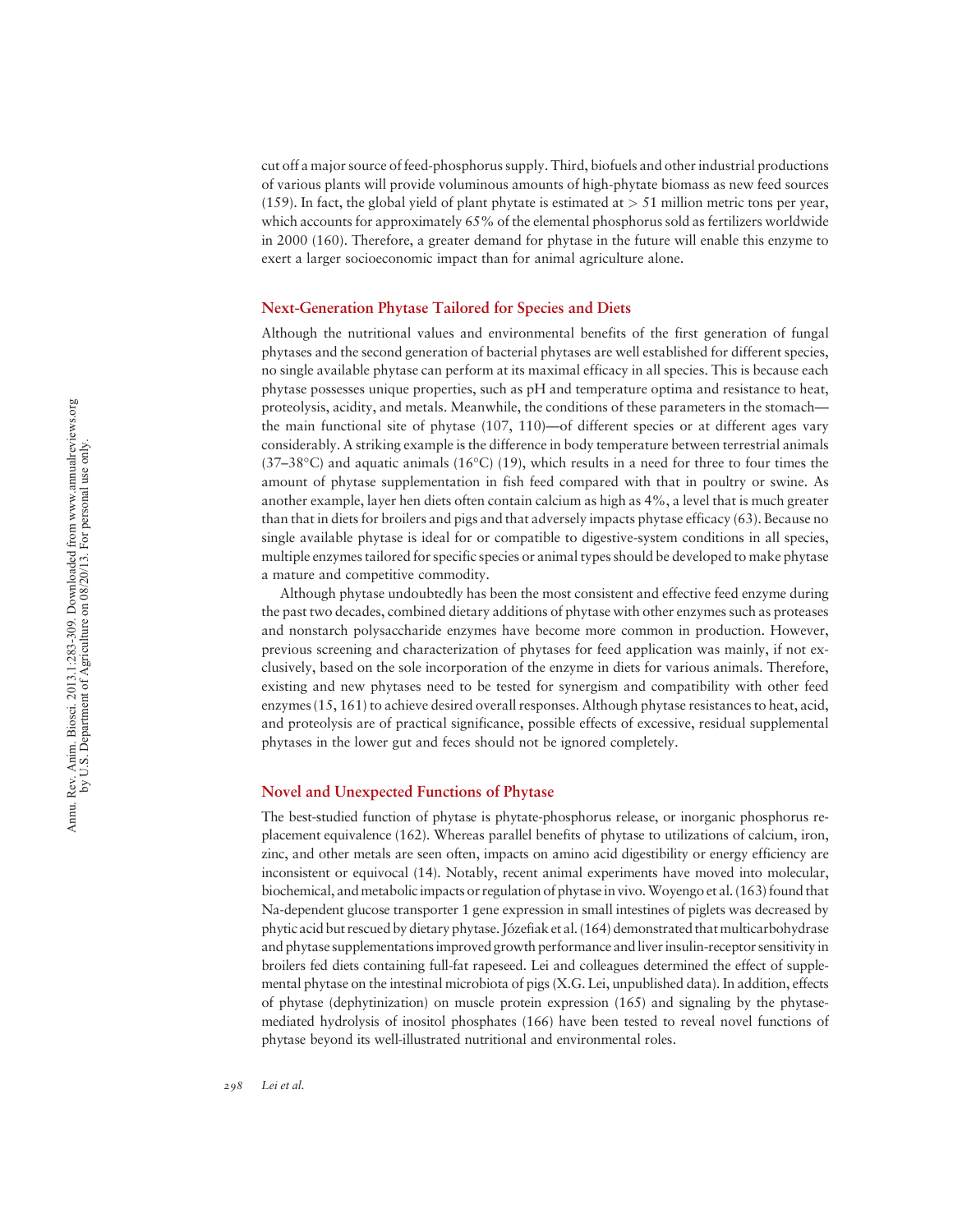#### New Applications of Phytase

Applications of phytase in human foods can equal, if not exceed, those in animal feeds. This is because phytate chelates essential minerals, including iron, zinc, and calcium, and contributes to or aggravates deficiencies of these nutrients in approximately two to three billion people around the world. In fact, the effectiveness of phytase or phytase-producing bacteria (167) has been illustrated in human interventional or efficacy trials (168); in improved bread iron availability (169); and in dephytinization of infant formulas, infant cereals, and complementary foods (170). However, several issues have limited wide implementation of phytase in human nutrition. The first issue is the consumer perception of recombinant phytase and the lack of readily available native phytase. The second is the debate over comparing ingestion of phytase with a direct consumption of low-phytate crops via impairing phytic acid biosynthesis through disruption of the inositol polyphosphate kinases or other mutations (171). The third issue is the potential health risk of losing the antioxidant roles of phytate and other forms of inositol phosphates in food and gastrointestinal tracts (172).

The application of phytase in human health and medicine may represent an exciting new avenue. Pagano et al. (173) demonstrated the nonphosphorus-related benefit of high–dietary phytase supplementation for bone development in young pigs. Because pigs are an excellent model for humans, it would be interesting to test whether pig results can be translated into humans. For instance, phytase could be used alone or in combination with other reagents, such as strontium, to treat or prevent osteoporosis. A recent human study suggested a potential role for zinc and/or phytase in enhancing the efficacy of botulinum toxin in the treatment of cosmetic facial rhytids, benign essential blepharospasm, and hemifacial spasm (174). Because potential health values of certain inositol phosphates are well known, phytase and phytase-producing cells are immobilized on a variety of matrices as costeffective bioreactors for large-scale production of these compounds (175).

There is a great potential for industrial applications of phytase in food processing (176) and biofuel production (177). There are many successful attempts to use phytase in brewing to improve alcohol production (178); in bread making to improve proofing time, width/height ratio of bread slices, specific volume, and crumb firmness (179); in dephytination of soy milk (180); and in separation of soybean  $\beta$ -conglycinin and glycinin (181). Meanwhile, thermostable phytases, along with appropriate xylanases, have been suggested as powerful additives in the pulp and paper industries (182, 183).

#### SUMMARY POINTS

- 1. Phytic acid and its salt form, phytate, represent 60–80% of total phosphorus in plant feeds. Phytase catalyzes the hydrolysis of phosphorus from phytate. The poor digestion of phytate-phosphorus in feeds by phytase-deficient, simple-stomached food animals causes three major problems. These are: the environmental pollution from manure phosphorus, the need for dietary supplementation of inorganic phosphorus, and the depletion of rock phosphorus deposits.
- 2. Emerging changes and challenges in animal agriculture during the past two decades have driven basic research and technology development of phytic acid and phytase to the current heightened stage, although both were discovered a century ago. The world phytase market has experienced a fast expansion since 2007–2008 owing to the drastic increase in the price of feed inorganic phosphorus and the regulation of manure phosphorus disposal.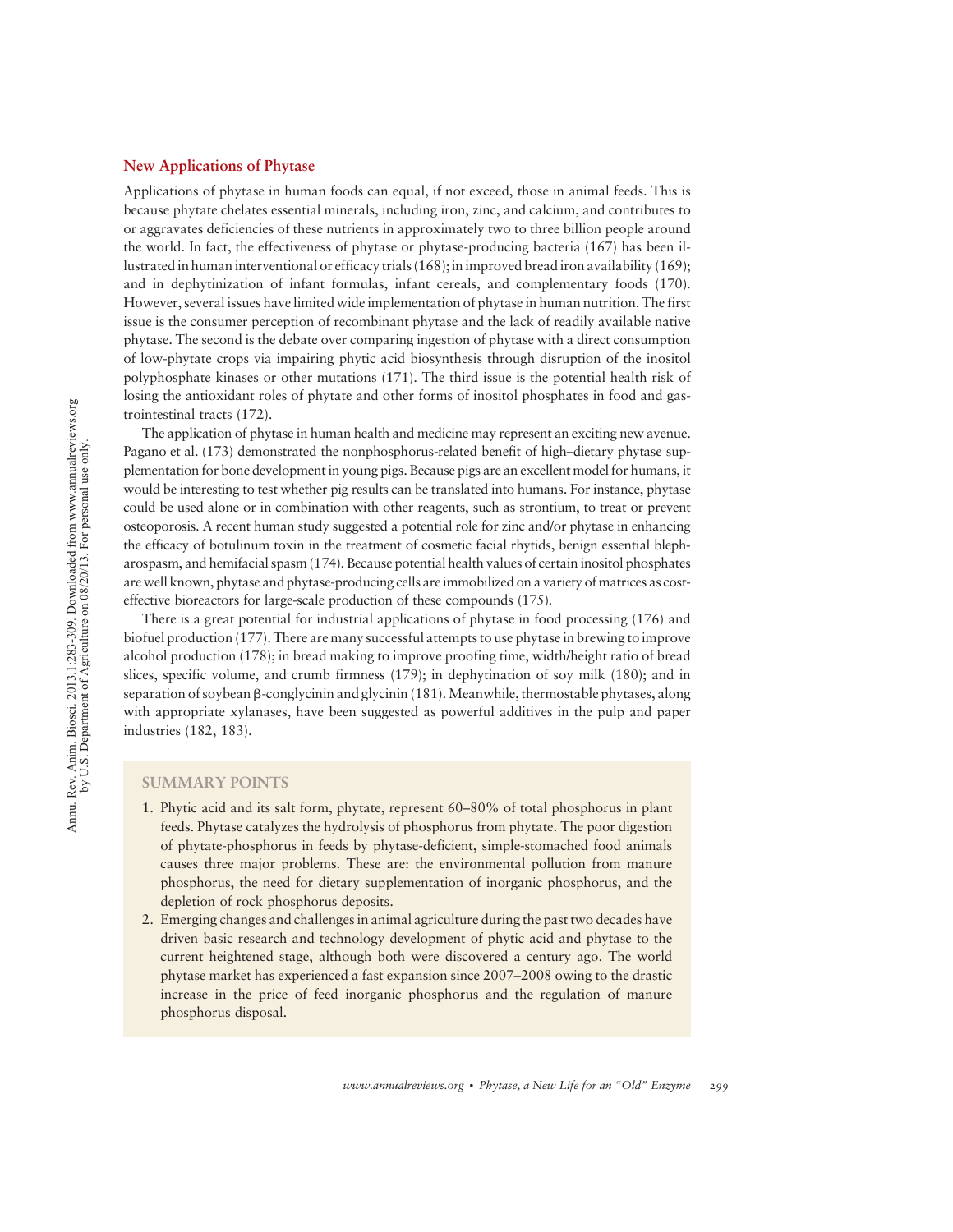- 3. Development of commercial phytases as a feed additive was initiated by a feed mineral company half a century ago. The quest has been signified by several scientific milestones: isolation of the PhyA-producing fungal strain and the subsequent characterization of the strain and the enzyme; cloning of the PhyA gene and its overexpression in the native host; and identification and overproduction of bacterial AppA and AppA2 as a superior and new generation of phytases.
- 4. Nutritional values of phytases in replacing inorganic phosphorus supplementation and in improving bioavailabilities of calcium, iron, and zinc are well documented, whereas effects of phytases on utilizations of amino acids or feed energy are inconsistent or controversial.
- 5. Despite technical and perceptional constraints related to these innovations, there are three alternative phytase technologies: phytase-transgenic plants, phytase-transgenic animals, and low-phytate crops. Three issues have been raised in the feed application of microbial phytases: consumers ' acceptance of genetically modified products, potential increases of soluble phosphorus in animal excreta, and allergic reactions to phytasepowder exposure.
- 6. Both traditional and biotechnological approaches have been applied successfully to search for novel phytases and to overproduce them efficiently. Protein engineering using structure-based rational design and directed evolution has resulted in functional-target enhancements of fungal and bacterial phytases with commercial values.
- 7. The increasing public awareness of environmental protection, along with a concurrent price rise and supply shortage of conventional feed phosphorus sources, will lead to a greater demand for phytase in the future. Phytase will exert larger and broader socioeconomic impacts when next generations of the enzyme, tailored for species and diets, are developed; when novel functions of phytase in metabolism and health are revealed; and when new human and industrial applications of phytase are explored.

#### FUTURE ISSUES

- 1. Although no single phytase can perform effectively under various conditions of digestive systems and dietary compositions, currently available commercial phytases are used indistinctively in diets for all purposes. Therefore, next-generation phytases should be developed for utilities tailored for specific species and diets.
- 2. Although dietary additions of phytase combined with other enzymes, such as proteases and nonstarch polysaccharide enzymes, have become more common in production, current estimates of phytase efficacy and optimal incorporation rates have been based on the sole supplementation of the enzyme in diets for various animals. It will be necessary to test the compatibility and interaction of supplemental phytase with other types of feed enzymes for best overall responses as well as to reestimate phytase efficacy in the presences of those enzymes for precise dietary prescription.
- 3. Substantial loss of phytase activity during feed pelleting arguably remains the most limiting factor for its feed application. Although phytase protein engineering for enhanced heat resilience and chemical coating of the enzyme for a direct protection against heat inactivation are undertaken independently to tackle the problem,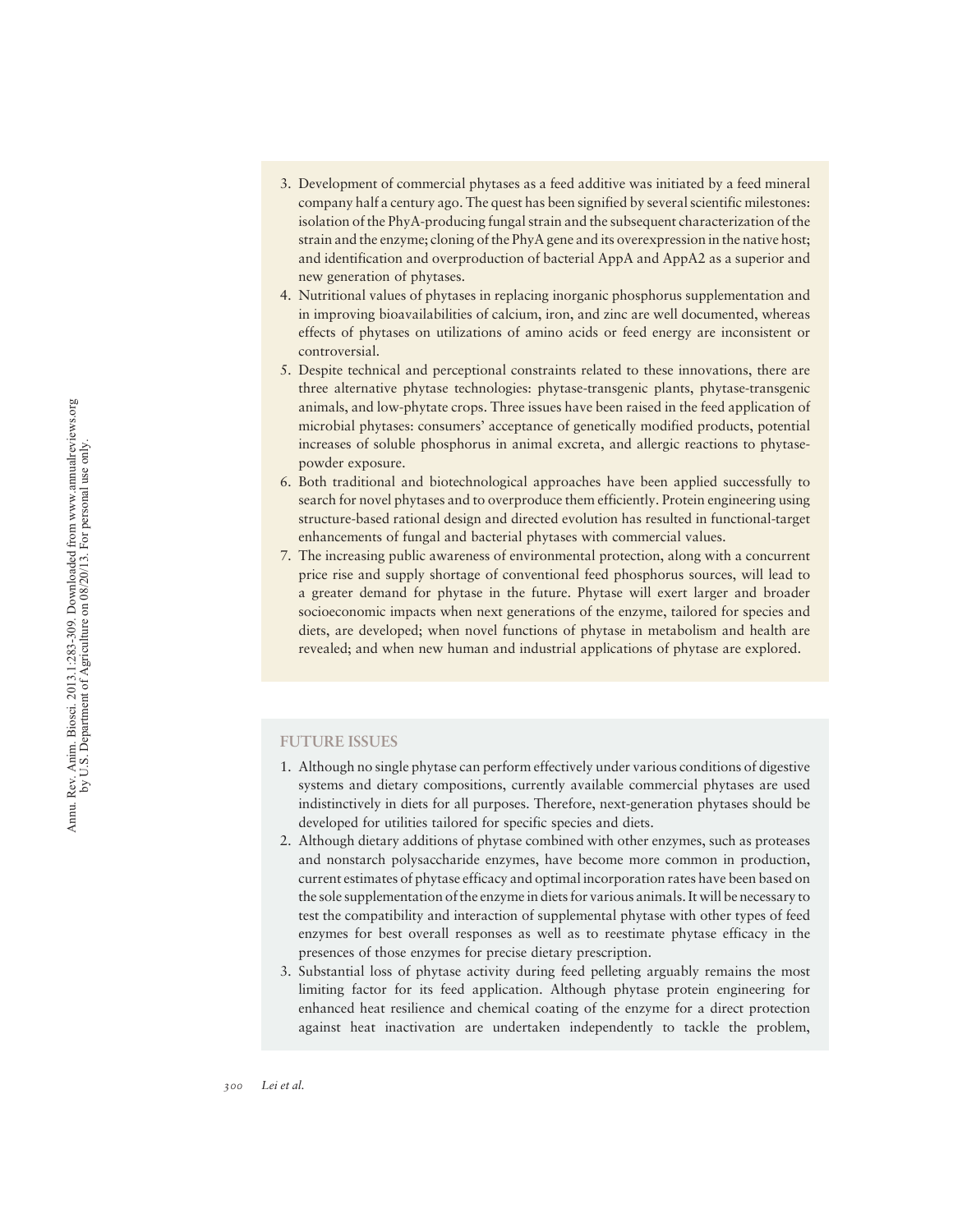a combined approach of these two strategies should be considered to achieve potential complementary and additive improvements in this regard.

4. The nutritional value and environmental significance of phytase in releasing feed phytate-phosphorus are well documented, but research on potential metabolic impacts of various intermediate inositol phosphates derived from the phytate hydrolysis has been scarce. The novel roles of these intermediate compounds in gut microbiotia, nutrient uptake and transport, signal transduction, hormone regulation, and cellular metabolism should be studied.

#### DISCLOSURE STATEMENT

Three authors (X.G.L., E.M., and A.H.U.) hold patents on phytase that are owned by Cornell University and USDA.

#### ACKNOWLEDGMENTS

Phytase research in Lei's laboratory was supported in part by the Institute for Biotechnology and Life Science Technologies, a NYSTAR-designated Center for Advanced Technology.

#### LITERATURE CITED

- 1. Suzuki U, Yoshimura K, Takaishi M. 1907. Über ein enzym 'Phytase' das anhydro-oxy-methylen diphosphorsaure' spalter. Tokyo Imper. Univ. Coll. Agric. Bull. 7:503–12
- 2. Posternak MS. 1903. Sur un nouveau principe phosphor-organique d'origine vegatale, la phytine. Comptes Rend. Soc. Biol. 55:1190–92
- 3. Cromwell GL. 2009. ASAS centennial paper: landmark discoveries in swine nutrition in the past century. J. Anim. Sci. 87:778–92
- 4. Wodzinski RJ, Ullah AH. 1996. Phytase. Adv. Appl. Microbiol. 42:263–302
- 5. Mullaney EJ, Daly CB, Ullah AH. 2000. Advances in phytase research. Adv. Appl. Microbiol. 47: 157–99
- 6. Konietzny U, Greiner R. 2002. Molecular and catalytic properties of phytate-degrading enzymes (phytases). Int. J. Food Sci. Technol. 37:791–812
- 7. Mullaney EJ, Ullah AHJ. 2007. Phytases: Attributes, catalytic mechanisms and applications. In Inositol Phosphates Linking Agriculture and the Environment, ed. BL Turner, AE Richardson, EJ Mullaney, pp. 97–110. Cambridge, MA: CABI
- 8. Lei XG, Stahl CH. 2001. Biotechnological development of effective phytases for mineral nutrition and environmental protection. Appl. Microbiol. Biotechnol. 57:474–81
- 9. Lei XG, Porres JM. 2003. Phytase enzymology, applications, and biotechnology. Biotechnol. Lett. 25: 1787–94
- 10. Lei XG, Porres JM,Mullaney EJ, Brinch-Pedersen H. 2007. Phytase: source, structure and application. In Industrial Enzymes: Structure, Function and Applications, ed. J Polaina, AP MacCabe, pp. 505–29. Dordrecht, Neth.: Springer
- 11. Yao M-Z, Zhang Y-H, Lu W-L, Hu M-Q, Wang W, Liang A-H. 2011. Phytases: crystal structures, protein engineering and potential biotechnological applications. J. Appl. Microbiol. 112:1–14
- 12. Li R, Zhao J, Sun C, Lu W, Guo C, Xiao K. 2010. Biochemical properties, molecular characterizations, functions, and application perspectives of phytases. Front. Agric. China 4:195–209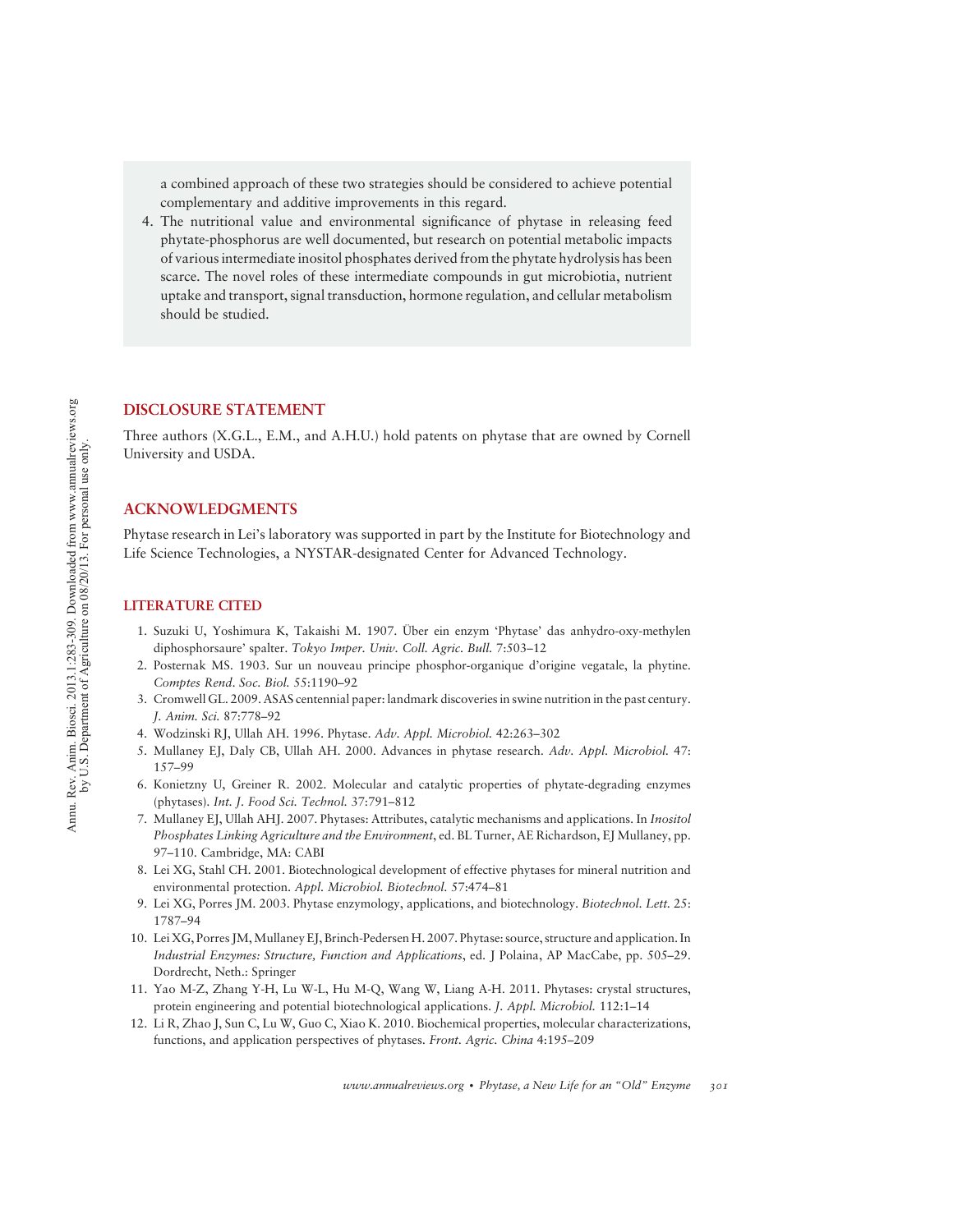29. The first report on cloning, expression, verification, and characterization of Escherichia coli phytase

- 13. Rao DE, Rao KV, Reddy TP, Reddy VD. 2009. Molecular characterization, physicochemical properties, known and potential applications of phytases: an overview. Crit. Rev. Biotechnol. 29:182–98
- 14. Selle PH, Cowieson AJ, Cowieson NP, Ravindran V. 2012. Protein-phytate interactions in pig and poultry nutrition: a reappraisal. Nutr. Res. Rev. 25:1–17
- 15. Adeola O, Cowieson AJ. 2011. Board-invited review: opportunities and challenges in using exogenous enzymes to improve nonruminant animal production. J. Anim. Sci. 89:3189–218
- 16. Selle PH, Ravindran V. 2007. Microbial phytase in poultry nutrition. Anim. Feed Sci. Technol. 135:1–41
- 17. Selle PH, Ravindran V. 2008. Phytate-degrading enzymes in pig nutrition. Livest. Sci. 113:99–122
- 18. Oh BC, Choi WC, Park S, Kim YO, Oh TK. 2004. Biochemical properties and substrate specificities of alkaline and histidine acid phytases. Appl. Microbiol. Biotechnol. 63:362–72
- 19. Kumar V, Sinha AK, Makkar HPS, De Boeck G, Becker K. 2012. Phytate and phytase in fish nutrition.J. Anim. Physiol. Anim. Nutr. 96:335–64
- 20. Greiner R, Konietzny U. 2006. Phytase for food application. Food Technol. Biotechnol. 44:125–40
- 21. Vincent JB, Crowder MW, Averill BA. 1992. Hydrolysis of phosphate monoesters: a biological problem with multiple chemical solutions. Trends Biochem. Sci. 17:105–10
- 22. Van Etten RL, Davidson R, Stevis PE, MacArthur H, Moore DL. 1991. Covalent structure, disulfide bonding, and identification of reactive surface and active site residues of human prostatic acid phosphatase. J. Biol. Chem. 266:2313–19
- 23. Ha N-C, Kim Y-O, Oh T-K, Oh B-H. 1999. Preliminary X-ray crystallographic analysis of a novel phytase from a Bacillus amyloliquefaciens strain. Acta Crystallogr. D Biol. Crystallogr. 55:691–93
- 24. Hegeman CE, Grabau EA. 2001. A novel phytase with sequence similarity to purple acid phosphatases is expressed in cotyledons of germinating soybean seedlings. Plant Physiol. 126:1598–608
- 25. Chu H-M, Guo R-T, Lin T-W, Chou C-C, Shr H-L, et al. 2004. Structures of Selenomonas ruminantium phytase in complex with persulfated phytate: DSP phytase fold and mechanism for sequential substrate hydrolysis. Structure 12:2015–24
- 26. Pettersen EF, Goddard TD, Huang CC, Couch GS, Greenblatt DM, et al. 2004. UCSF chimera—a visualization system for exploratory research and analysis. J. Comput. Chem. 25:1605–12
- 27. Garrett JB, Kretz KA, O'Donoghue E, Kerovuo J, Kim W, et al. 2004. Enhancing the thermal tolerance and gastric performance of a microbial phytase for use as a phosphate-mobilizing monogastric-feed supplement. Appl. Environ. Microbiol. 70:3041-46
- 28. Wyss M, Brugger R, Kronenberger A, Rémy R, Fimbel R, et al. 1999. Biochemical characterization of fungal phytases (myo-inositol hexakisphosphate phosphohydrolases): catalytic properties. Appl. Environ. Microbiol. 65:367–73
- 29. Rodriguez E, Han Y, Lei XG. 1999. Cloning, sequencing, and expression of an Escherichia coli acid phosphatase/phytase gene (appA2) isolated from pig colon.Biochem. Biophys. Res. Commun. 257:117–<sup>23</sup>
- 30. Wyss M, Pasamontes L, Friedlein A, Rémy R, Tessier M, et al. 1999. Biophysical characterization of fungal phytases (myo-inositol hexakisphosphate phosphohydrolases): molecular size, glycosylation pattern, and engineering of proteolytic resistance. Appl. Environ. Microbiol. 65:359–66
- 31. Weaver JD, Ullah AH, Sethumadhavan K, Mullaney EJ, Lei XG. 2009. Impact of assay conditions on activity estimate and kinetics comparison of Aspergillus niger PhyA and Escherichia coli AppA2 phytases. J. Agric. Food Chem. 57:5315–20
- 32. Zhang W, Mullaney EJ, Lei XG. 2007. Adopting selected hydrogen bonding and ionic interactions from Aspergillus fumigatus phytase structure improves the thermostability of Aspergillus niger PhyA phytase. Appl. Environ. Microbiol. 73:3069–76
- 33. Quan C-S, Fan S-D, Zhang L-H, Wang Y-J, Ohta Y. 2002. Purification and properties of a phytase from Candida krusei WZ-001. J. Biosci. Bioeng. 94:419–25
- 34. Lassen SF, Breinholt J, Ostergaard PR, Brugger R, Bischoff A, et al. 2001. Expression, gene cloning, and characterization of five novel phytases from four basidiomycete fungi: Peniophora lycii, Agrocybe pediades, a Ceriporia sp., and Trametes pubescens. Appl. Environ. Microbiol. 67:4701–7
- 35. Maugenest S, Martinez I, Lescure AM. 1997. Cloning and characterization of a cDNA encoding a maize seedling phytase. Biochem. J. 322(Pt. 2):511-17

302 Lei et al.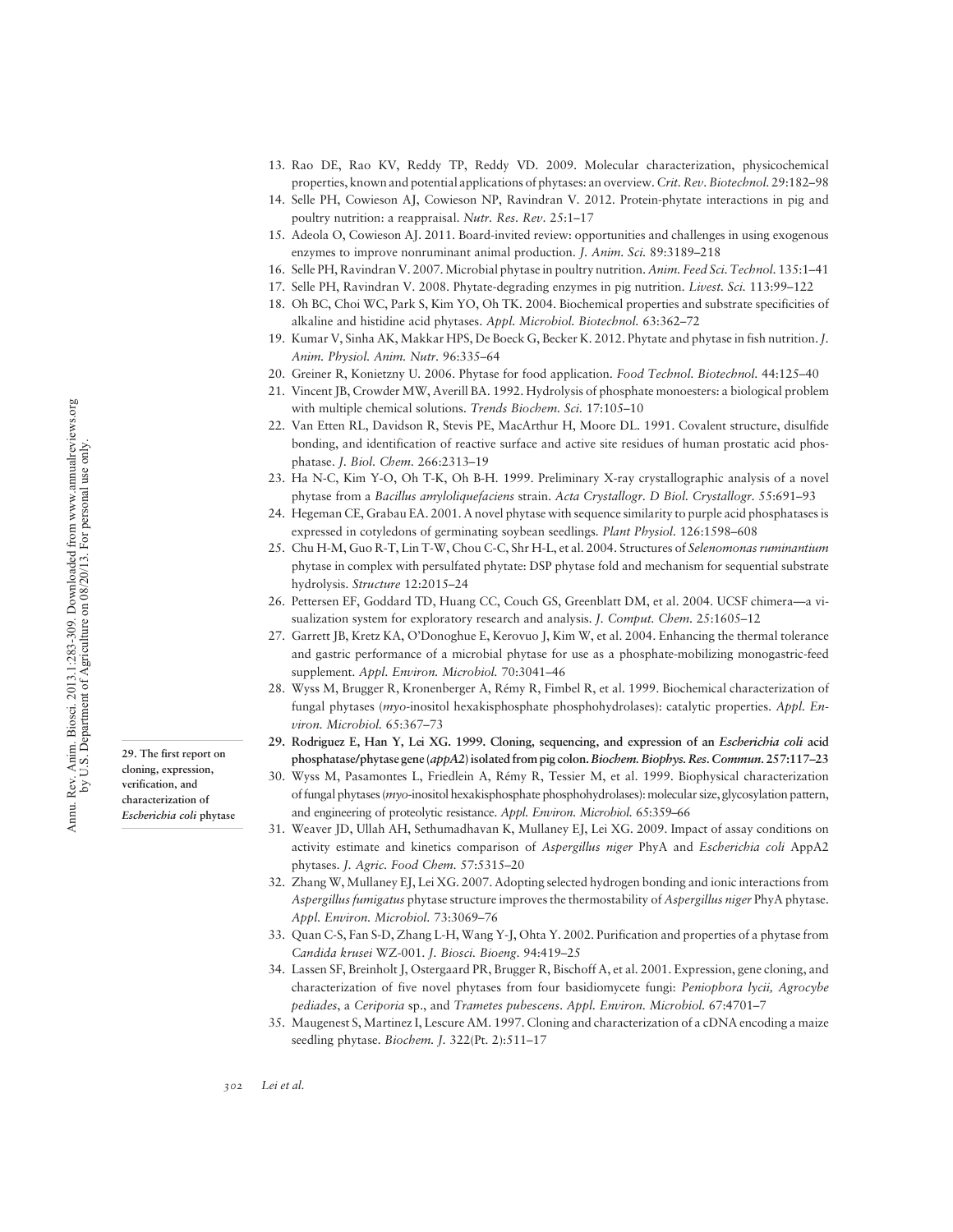- 36. Laboure AM, Gagnon J, Lescure AM. 1993. Purification and characterization of a phytase (myo-inositolhexakisphosphate phosphohydrolase) accumulated in maize (Zea mays) seedlings during germination. Biochem. J. 295:413–19
- 37. Mullaney EJ, Ullah AH. 1998. Identification of a histidine acid phosphatase (phyA)-like gene in Arabidopsis thaliana. Biochem. Biophys. Res. Commun. 251:252–55
- 38. Cho J, Choi K, Darden T, Reynolds PR, Petitte JN, Shears SB. 2006. Avian multiple inositol polyphosphate phosphatase is an active phytase that can be engineered to help ameliorate the planet's "phosphate crisis". J. Biotechnol. 126:248–59
- 39. Oh B-C, Chang BS, Park K-H, Ha N-C, Kim H-K, et al. 2001. Calcium-dependent catalytic activity of a novel phytase from Bacillus amyloliquefaciens DS11. Biochemistry 40:9669–76
- 40. Kim Y-O, Kim H-K, Bae K-S, Yu J-H, Oh T-K. 1998. Purification and properties of a thermostable phytase from Bacillus sp. DS11. Enzyme Microb. Technol. 22:2–7
- 41. Lim BL, Yeung P, Cheng C, Hill JE. 2007. Distribution and diversity of phytate-mineralizing bacteria. ISME J. 1:321–30
- 42. Ullah AH, Phillippy BQ. 1994. Substrate selectivity in Aspergillus ficuum phytase and acid phosphatases using myo-inositol phosphates. J. Agric. Food Chem. 42:423–25
- 43. Rasmussen S, Sorensen MB, Johansen KS. 2007. Polynucleotides encoding phytase polypeptides. US Patent No. 7,186,817 B2
- 44. Yanke LJ, Selinger LB, Cheng K. 1999. Phytase activity of Selenomonas ruminantium: a preliminary characterization. Lett. Appl. Microbiol. 29:20–25
- 45. Puhl AA, Gruninger RJ, Greiner R, Janzen TW, Mosimann SC, Selinger LB. 2007. Kinetic and structural analysis of a bacterial protein tyrosine phosphatase-like myo-inositol polyphosphatase. Protein Sci. 16: 1368–78
- 46. Freund WD, Mayr GW, Tietz C, Schultz JE. 1992. Metabolism of inositol phosphates in the protozoan Paramecium. Characterization of a novel inositol-hexakisphosphate-dephosphorylating enzyme. Eur. J. Biochem. 207:359–67
- 47. Wilkins MR, Gasteiger E, Bairoch A, Sanchez JC, Williams KL, et al. 1999. Protein identification and analysis tools in the ExPASy server. Methods Mol. Biol. 112:531–52
- 48. Petersen TN, Brunak S, Von Heijne G, Nielsen H. 2011. SignalP 4.0: discriminating signal peptides from transmembrane regions. Nat. Methods 8:785–86
- 49. Mallin MA. 2000. Impacts of industrial animal production on rivers and estuaries. Am. Sci. 88:26–37
- 50. Rumsey GL. 1993. Fish meal and alternate sources of protein in fish feeds update 1993. Fisheries 18:14–19
- 51. Schindler DW. 1977. Evolution of phosphorus limitation in lakes. Natural mechanisms compensate for deficiencies of nitrogen and carbon in eutrophied lakes. Science 195:260–62
- 52. Burkholder JM, Glasgow HB Jr. 1998. Pfiesteria piscicida and other Pfiesteria-like dinoflagellates: behavior, impacts, and environmental controls. Limnol. Oceanogr. 42:1052–75
- 53. Irving GC, Cosgrove DJ. 1972. Inositol phosphate phosphatases of microbiological origin: the inositol pentaphosphate products of Aspergillus ficuum phytases. J. Bacteriol. 112:434–38
- 54. Mullaney EJ, Gibson DM, Ullah AH. 1991. Positive identification of a lambda gt11 clone containing a region of fungal phytase gene by immunoprobe and sequence verification.Appl. Microbiol. Biotechnol. 35:611–14
- 55. Van Hartingsveldt W, Van Zeijl CMJ, Harteveld GM, Gouka RJ, Suykerbuyk MEG, et al. 1993. Cloning, characterization and overexpression of the phytase-encoding gene (phyA) of Aspergillus niger. Gene 127:87–<sup>94</sup>
- 56. Rodriguez E, Porres JM, Han Y, Lei XG. 1999. Different sensitivity of recombinant Aspergillus niger phytase (r-PhyA) and Escherichia coli pH 2.5 acid phosphatase (r-AppA) to trypsin and pepsin in vitro. Arch. Biochem. Biophys. 365:262–<sup>67</sup>
- 57. Greiner R, Konietzny U, Jany KD. 1993. Purification and characterization of two phytases from Escherichia coli. Arch. Biochem. Biophys. 303:107–<sup>13</sup>
- 58. Wyss M, Pasamontes L, Rémy R, Kohler J, Kusznir E, et al. 1998. Comparison of the thermostability properties of three acid phosphatases from molds: Aspergillus fumigatus phytase, A. niger phytase, and A. niger pH 2.5 acid phosphatase. Appl. Environ. Microbiol. 64:4446–51

of a partial gene sequence of PhyA phytase

54. The very first cloning

55. The first complete description of the method for cloning, expression, and characterization of phyA phytase gene in its native host

56. The first demonstration of pepsin resistance by the Escherichia coli phytase

57. The initial speculation of Escherichia coli pH 2.5 acid phosphatase as a potential phytase

www.annualreviews.org • Phytase, a New Life for an "Old" Enzyme 303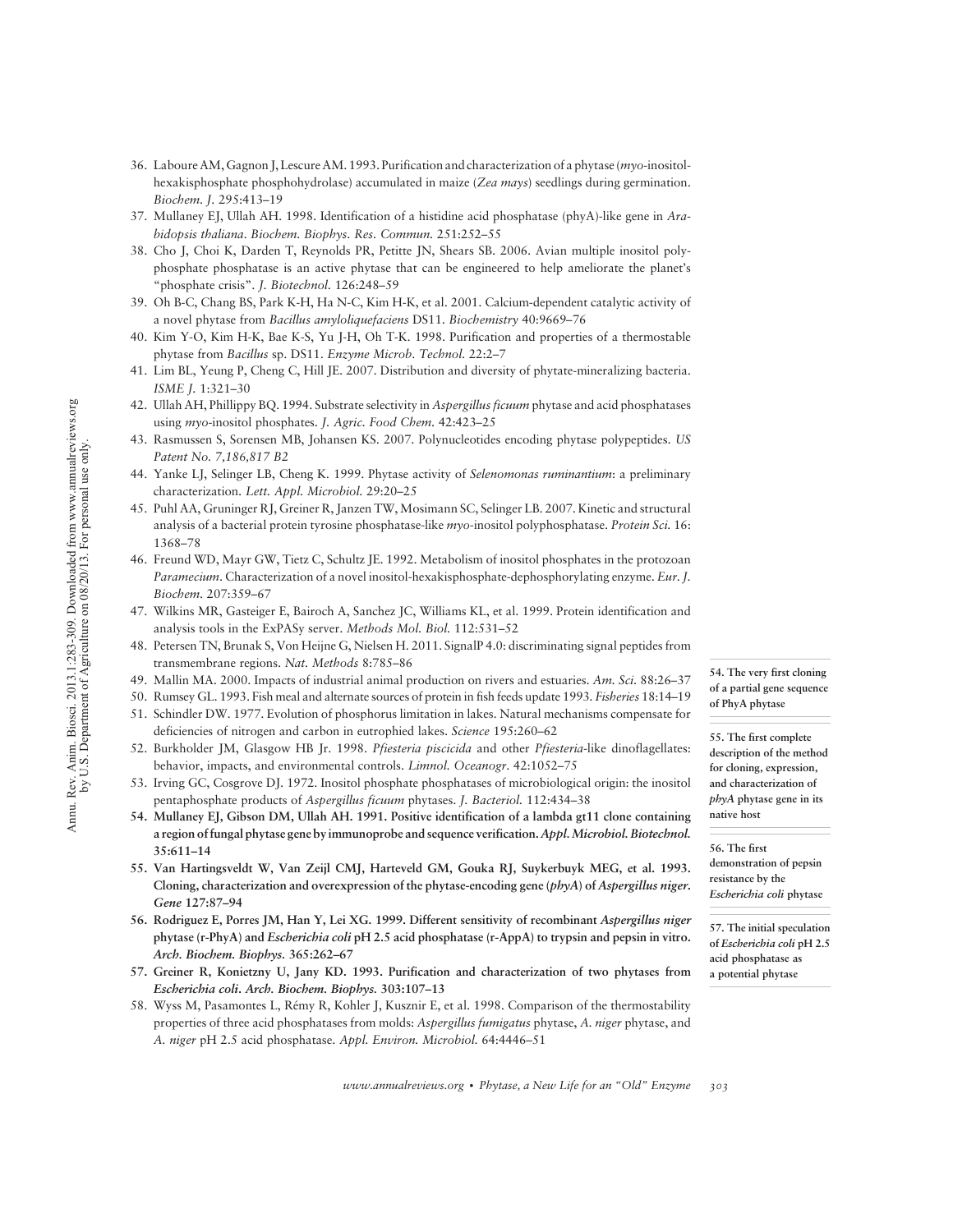63. The first demonstration of the negative effect of dietary calcium on efficacy of supplemental phytase and of the need to lower dietary calcium in phytase-supplemented diets

64. The first demonstration of utilization improvement of a trace element (zinc) by supplemental dietary phytase

76. The first successful development of phytasetransgenic farm animals

(pigs)

- 59. Kim MS, Lei XG. 2008. Enhancing thermostability of Escherichia coli phytase AppA2 by error-prone PCR. Appl. Microbiol. Biotechnol. 79:69–75
- 60. Radcliffe JS, Kornegay ET. 1998. Phosphorus equivalency value of microbial phytase in weanling pigs fed a maize-soyabean meal based diet. J. Anim. Feed Sci. 7:197–211
- 61. Yi Z, Kornegay ET, Ravindran V, Denbow DM. 1996. Improving phytate phosphorus availability in corn and soybean meal for broilers using microbial phytase and calculation of phosphorus equivalency values for phytase. Poult. Sci. 75:240-49
- 62. Esteve-Garcia E, Perez-Vendrell AM, Broz J. 2005. Phosphorus equivalence of a Consensus phytase produced by Hansenula polymorpha in diets for young turkeys. Arch. Anim. Nutr. 59:53–59
- 63. Lei XG, Ku PK, Miller ER, Yokoyama MT, Ullrey DE. 1994. Calcium level affects the efficacy of supplemental microbial phytase in corn-soybean meal diets of weanling pigs. *J. Anim. Sci.* 72:139–43
- 64. Lei X, Ku PK, Miller ER, Ullrey DE, Yokoyama MT. 1993. Supplemental microbial phytase improves bioavailability of dietary zinc to weanling pigs. J. Nutr. 123:1117–<sup>23</sup>
- 65. Stahl CH, Han YM, Roneker KR, House WA, Lei XG. 1999. Phytase improves iron bioavailability for hemoglobin synthesis in young pigs. J. Anim. Sci. 77:2135–42
- 66. Jondreville C, Hayler R, Feuerstein D. 2005. Replacement of zinc sulphate by microbial phytase for piglets given a maize-soya-bean meal diet. Anim. Sci. 81:77–83
- 67. Rutherfurd SM, Chung TK, Thomas DV, Zou ML, Moughan PJ. 2012. Effect of a novel phytase on growth performance, apparent metabolizable energy, and the availability of minerals and amino acids in a low-phosphorus corn-soybean meal diet for broilers. Poult. Sci. 91:1118–27
- 68. Liao SF, Sauer WC, Kies AK, Zhang YC, Cervantes M, He JM. 2005. Effect of phytase supplementation to diets for weanling pigs on the digestibilities of crude protein, amino acids, and energy. J. Anim. Sci. 83:625–33
- 69. Augspurger NI,Webel DM, Lei XG, Baker DH. 2003. Efficacy of anE. coli phytase expressed in yeast for releasing phytate-bound phosphorus in young chicks and pigs. J. Anim. Sci. 81:474–83
- 70. Veum TL, Bollinger DW, Buff CE, Bedford MR. 2006. A genetically engineered Escherichia coli phytase improves nutrient utilization, growth performance, and bone strength of young swine fed diets deficient in available phosphorus. J. Anim. Sci. 84:1147–58
- 71. Jones CK, Tokach MD, Dritz SS, Ratliff BW, Horn NL, et al. 2010. Efficacy of different commercial phytase enzymes and development of an available phosphorus release curve for Escherichia coli-derived phytases in nursery pigs. J. Anim. Sci. 88:3631–44
- 72. Kerr BJ, Weber TE, Miller PS, Southern LL. 2010. Effect of phytase on apparent total tract digestibility of phosphorus in corn-soybean meal diets fed to finishing pigs. J. Anim. Sci. 88:238–47
- 73. Haefner S, Knietsch A, Scholten E, Braun J, Lohscheidt M, Zelder O. 2005. Biotechnological production and applications of phytases. Appl. Microbiol. Biotechnol. 68:588-97
- 74. Cowieson AJ, Wilcock P, Bedford MR. 2011. Super-dosing effects of phytase in poultry and other monogastrics. Worlds Poult. Sci. J. 67:225–35
- 75. Almeida FN, Stein H. 2010. Performance and phosphorus balance of pigs fed diets formulated on the basis of values for standardized total tract digestibility of phosphorus. J. Anim. Sci. 88:2968–77
- 76. Golovan SP,Meidinger RG, Ajakaiye A, CottrillM,WiederkehrMZ, et al. 2001. Pigs expressing salivary phytase produce low-phosphorus manure. Nat. Biotechnol. 19:741–<sup>45</sup>
- 77. Lei XG, Ku PK, Miller ER, Yokoyama MT, Ullrey DE. 1993. Supplementing corn-soybean meal diets with microbial phytase maximizes phytate phosphorus utilization by weanling pigs. *J. Anim. Sci.* 71: 3368–75
- 78. Lucca P, Hurrell R, Potrykus I. 2002. Fighting iron deficiency anemia with iron-rich rice. J. Am. Coll. Nutr. 21:184S–90
- 79. Wu F. 2004. Explaining public resistance to genetically modified corn: an analysis of the distribution of benefits and risks. Risk Anal. 24:715–26
- 80. Marris C. 2001. Public views on GMOs: deconstructing the myths. Stakeholders in the GMO debate often describe public opinion as irrational. But do they really understand the public? EMBO Rep. 2:545–48
- 81. Leytem AB, Maguire RO. 2007. Environmental implications of inositol phosphates in animal manures. In Inositol Phosphates Linking Agriculture and the Environment, ed. BL Turner, AE Richardson, EJ Mullaney, pp. 150–68. Cambridge, MA: CABI

304 Lei et al.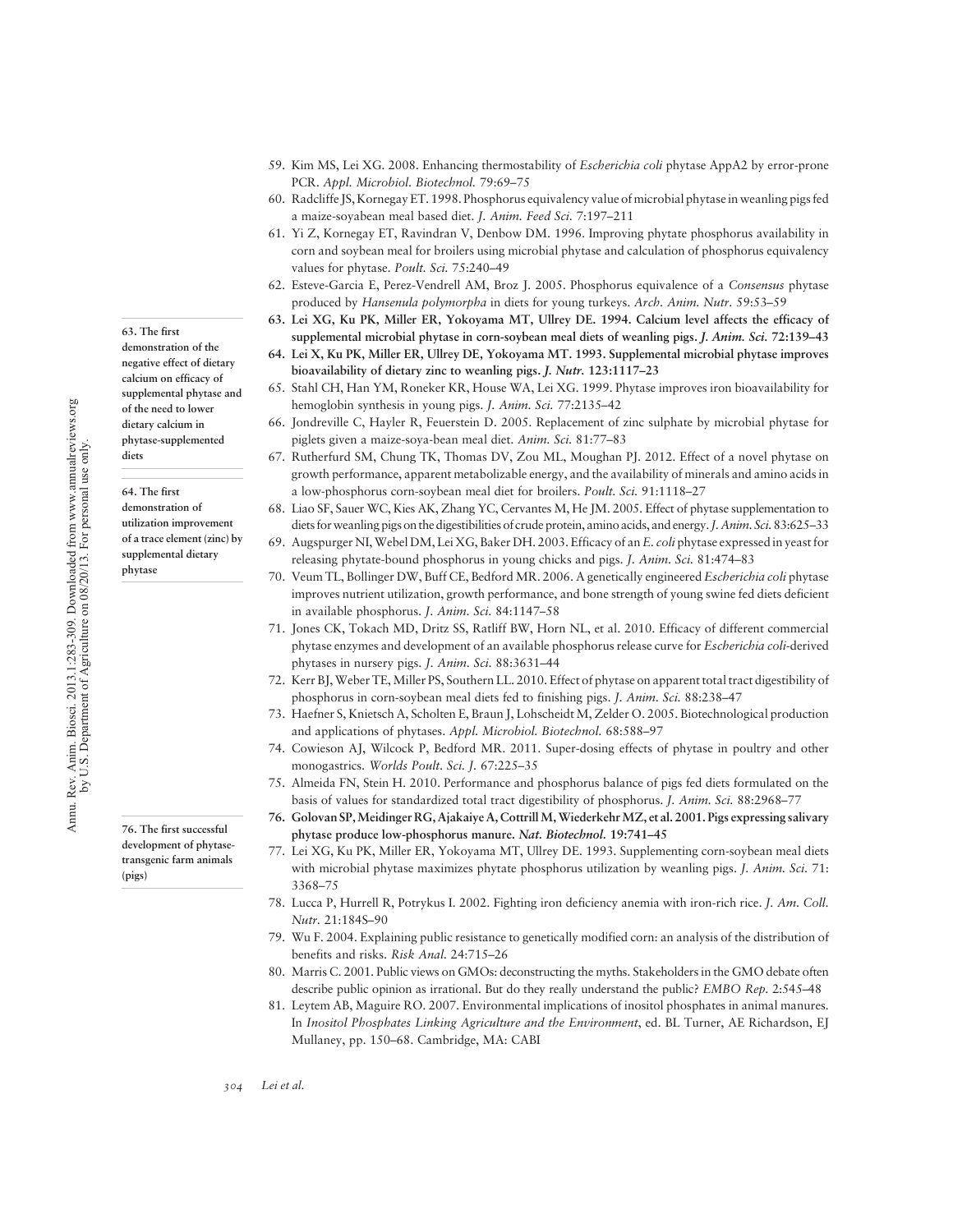- 82. O'Connor TM, Bourke JF, Jones M, Brennan N. 2001. Report of occupational asthma due to phytase and b-glucanase. Occup. Environ. Med. 58:417–19
- 83. Van Heemst RC, Sander I, Rooyackers J, De Jong L, Djamin RS, et al. 2009. Hypersensitivity pneumonitis caused by occupational exposure to phytase. Eur. Respir. J. 33:1507–9
- 84. Huang S-L, Tsen H-Y, Chen H-C, Hwang W-Z. 2011. Detection of major rice allergenic proteins in phytase-transgenic and non-transgenic rice. J. Food Drug Anal. 19:58–65
- 85. Forsberg CW, Phillips JP, Golovan SP, Fan MZ, Meidinger RG, et al. 2003. The Enviropig physiology, performance, and contribution to nutrient management advances in a regulated environment: the leading edge of change in the pork industry. J. Anim. Sci. 81:E68–77
- 86. Mullaney EJ, Daly CB, Sethumadhavan K, Rodriquez E, Lei XG, Ullah AH. 2000. Phytase activity in Aspergillus fumigatus isolates. Biochem. Biophys. Res. Commun. 275:759–63
- 87. Gutkneckt K. 1997. Green genes: Alfalfa biofarming is about to take root. Wis. Agric. 1997:8–10
- 88. Lung S-C, Chan W-L, Yip W, Wang L, Yeung EC, Lim BL. 2005. Secretion of beta-propeller phytase from tobacco and Arabidopsis roots enhances phosphorus utilization. Plant Sci. 169:341–49
- 89. Verwoerd TC, Van Paridon PA, Van Ooyen AJ, Van Lent JW, Hoekema A, Pen J. 1995. Stable accumulation of Aspergillus niger phytase in transgenic tobacco leaves. Plant Physiol. 109:1199–205
- 90. Pasamontes L, Haiker M, Wyss M, Tessier M, van Loon AP. 1997. Gene cloning, purification, and characterization of a heat-stable phytase from the fungus Aspergillus fumigatus. Appl. Environ. Microbiol. 63:1696–700
- 91. Richardson AE, Hadobas PA, Hayes JE. 2001. Extracellular secretion of Aspergillus phytase from Arabidopsis roots enables plants to obtain phosphorus from phytate. Plant J. 25:641–49
- 92. George TS, Simpson RJ, Gregory PJ, Richardson AE. 2007. Differential interaction of Aspergillus niger and Peniophora lycii phytases with soil particles affects the hydrolysis of inositol phosphates. Soil Biol. Biochem. 39:793–803
- 93. Bohm K, Herter T, Muller JJ, Borriss R, Heinemann U. 2010. Crystal structure of Klebsiella sp. ASR1 phytase suggests substrate binding to a preformed active site that meets the requirements of a plant rhizosphere enzyme. FEBS J. 277:1284–96
- 94. Tang J, Leung A, Leung C, Lim BL. 2006. Hydrolysis of precipitated phytate by three distinct families of phytases. Soil Biol. Biochem. 38:1316–24
- 95. Hostetler H, Peck S, Muir W. 2003. High efficiency production of germ-line transgenic Japanese medaka (Orydas latipes) by electroporation with direct current-shifted radio frequency pulses. Transgenic Res. 12:413–24
- 96. Golovan SP, Hayes MA, Phillips JP, Forsberg CW. 2001. Transgenic mice expressing bacterial phytase as a mode for phosphorus pollution control. Nat. Biotechnol. 19:429–33
- 97. Raboy V. 2007. Seed phosphorus and the development of low-phytate crops. In Inositol Phosphates: Linking Agriculture and the Environment, ed. BL Turner, AE Richardson, EJ Mullaney, pp. 111–32. Cambridge, MA: CABI
- 98. MazariegosM, Hambidge KM, Krebs NF,Westcott JE, Lei S, et al. 2006. Zinc absorption in Guatemalan schoolchildren fed normal or low-phytate maize. Am. J. Clin. Nutr. 83:59–64
- 99. Hambidge KM, Krebs NF,Westcott JL, Sian L,Miller LV, et al. 2005. Absorption of calcium from tortilla meals prepared from low-phytate maize. Am. J. Clin. Nutr. 82:84–87
- 100. Mendoza C. 2002. Effect of genetically modified low phytic acid plants on mineral absorption. Int. J. Food Sci. Technol. 37:759–67
- 101. Lönnerdal B, Mendoza C, Brown KH, Rutger JN, Raboy V. 2011. Zinc absorption from low phytic acid genotypes of maize (Zea mays L.), barley (Hordeum vulgare L.), and rice (Oryza sativa L.) assessed in a suckling rat pup model. J. Agric. Food Chem. 59:4755–62
- 102. Hill BE, Sutton AL, Richert BT. 2009. Effects of low-phytic acid corn, low-phytic acid soybean meal, and phytase on nutrient digestibility and excretion in growing pigs. J. Anim. Sci. 87:1518–27
- 103. Ige DV, Kiarie E, Akinremi OO, Rossnagel B, Flatten D, Nyachoti CM. 2010. Energy and nutrient digestibility in a hulless low-phytate phosphorus barley fed to finishing pigs. Can. J. Anim. Sci. 90:393-99

www.annualreviews.org • Phytase, a New Life for an "Old" Enzyme 305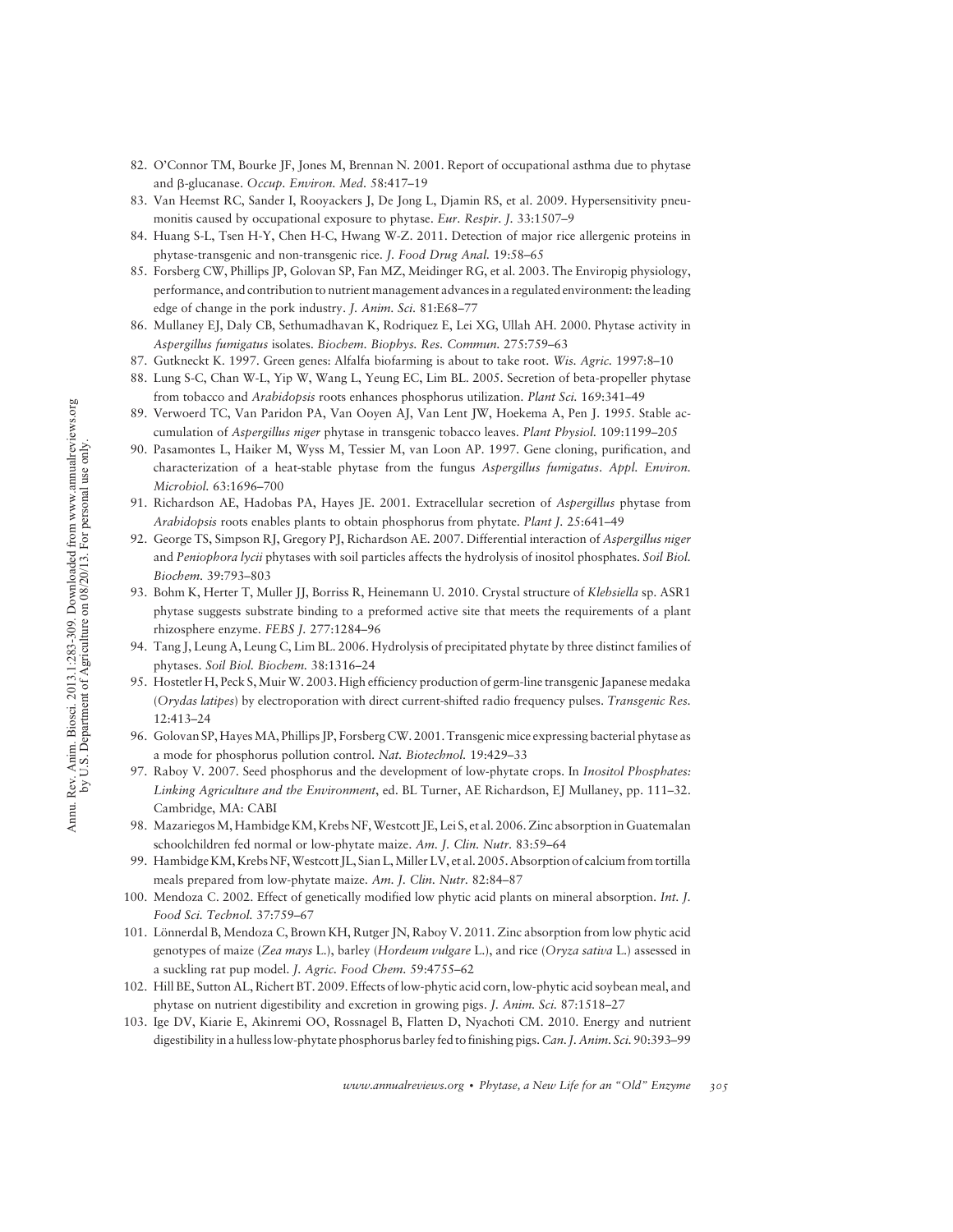108. The first report on isolation of Aspergillus ficuum as the host to produce extracellular phytase (PhyA)

104. Raboy V, Gerbasi P. 1996. Genetics of myo-inositol phosphate synthesis and accumulation. In myo-Inositol Phosphate, Phosphoinositides, and Signal Transduction, ed. BB Biswas, S Biswas, 26:257–85. New York: Plenum

- 105. Raboy V. 2009. Approaches and challenges to engineering seed phytate and total phosphorus. Plant Sci. 177:281–96
- 106. Pandey A, Szakacs G, Soccol CR, Rodriguez-Leon JA, Soccol VT. 2001. Production, purification and properties of microbial phytases. Bioresour. Technol. 77:203–14
- 107. Pagano AR, Roneker KR, Lei XG. 2007. Distribution of supplemental Escherichia coli AppA2 phytase activity in digesta of various gastrointestinal segments of young pigs. J. Anim. Sci. 85:1444–52
- 108. Shieh TR, Ware JH. 1968. Survey of microorganisms for the production of extracellular phytase. Appl. Microbiol. 16:1348–<sup>51</sup>
- 109. Dvorakova J. 1998. Phytase: sources, preparation and exploitation. Folia Microbiol.43:323–38
- 110. Jongbloed AW, Mroz Z, Kemme PA. 1992. The effect of supplementary Aspergillus niger phytase in diets for pigs on concentration and apparent digestibility of dry matter, total phosphorus, and phytic acid in different sections of the alimentary tract. J. Anim. Sci. 70:1159–68
- 111. Ullah AH, Cummins BJ. 1987. Purification, N-terminal amino acid sequence and characterization of pH 2.5 optimum acid phosphatase (E.C. 3.1.3.2) from Aspergillus ficuum. Prep. Biochem. 17:397–422
- 112. Gibson DM, Ullah AH. 1988. Purification and characterization of phytase from cotyledons of germinating soybean seeds. Arch. Biochem. Biophys. 260:503–13
- 113. Ullah AH, Cummins BJ. 1988. Aspergillus ficuum extracellular pH 6.0 optimum acid phosphatase: purification, N-terminal amino acid sequence, and biochemical characterization. Prep. Biochem. 18:37-65
- 114. Powar VK, Jagannathan V. 1982. Purification and properties of phytate-specific phosphatase from Bacillus subtilis. J. Bacteriol. 151:1102–8
- 115. Powar VK, Jagannathan V. 1967. Phytase from Bacillus subtilis. Indian J. Biochem. 4:184–85
- 116. Ha N-C, Oh B-C, Shin S, Kim H-J, Oh T-K, et al. 2000. Crystal structures of a novel, thermostable phytase in partially and fully calcium-loaded states. Nat. Struct. Biol. 7:147-53
- 117. Kerovuo J, Rouvinen J, Hatzack F. 2000. Analysis of myo-inositol hexakisphosphate hydrolysis by Bacillus phytase: indication of a novel reaction mechanism. Biochem. J. 352(Pt. 3):623–28
- 118. Fu S, Sun J, Qian L, Li Z. 2008. Bacillus phytases: present scenario and future perspectives. Appl. Biochem. Biotechnol. 151:1–8
- 119. Kerovuo J, Lappalainen I, Reinikainen T. 2000. The metal dependence of Bacillus subtilis phytase. Biochem. Biophys. Res. Commun. 268:365–69
- 120. Cheng C, Lim BL. 2006. Beta-propeller phytases in the aquatic environment. Arch. Microbiol. 185:1–13
- 121. Huang H, Shao N, Wang Y, Luo H, Yang P, et al. 2009. A novel beta-propeller phytase from Pedobacter nyackensis MJ11 CGMCC 2503 with potential as an aquatic feed additive. Appl. Microbiol. Biotechnol. 83:249–59
- 122. Huang H, Luo H, Wang Y, Fu D, Shao N, et al. 2009. Novel low-temperature-active phytase from Erwinia carotovora var. carotovota ACCC 10276. J. Microbiol. Biotechnol. 19:1085–91
- 123. Singh B, Satyanarayana T. 2011. Phytases from thermophilic molds: their production, characteristics and multifarious applications. Process Biochem. 46:1391–98
- 124. Huang H, Luo H, Yang P, Meng K, Wang Y, et al. 2006. A novel phytase with preferable characteristics from Yersinia intermedia. Biochem. Biophys. Res. Commun. 350:884–89
- 125. Yeung SL, Cheng C, Lui TK, Tsang JS, Chan WT, Lim BL. 2009. Purple acid phosphatase-like sequences in prokaryotic genomes and the characterization of an atypical purple alkaline phosphatase from Burkholderia cenocepacia J2315. Gene 440:1–8
- 126. Labrou NE. 2010. Random mutagenesis methods for in vitro directed enzyme evolution. Curr. Protein Pept. Sci. 11:91–100
- 127. Tian YS, Peng RH, Xu J, Zhao W, Gao F, et al. 2011. Semi-rational site-directed mutagenesis of phyI1s from Aspergillus niger 113 at two residue to improve its phytase activity. Mol. Biol. Rep. 38:977–82
- 128. Lehmann M, Pasamontes L, Lassen SF, Wyss M. 2000. The consensus concept for thermostability engineering of proteins. Biochim. Biophys. Acta 1543:408–15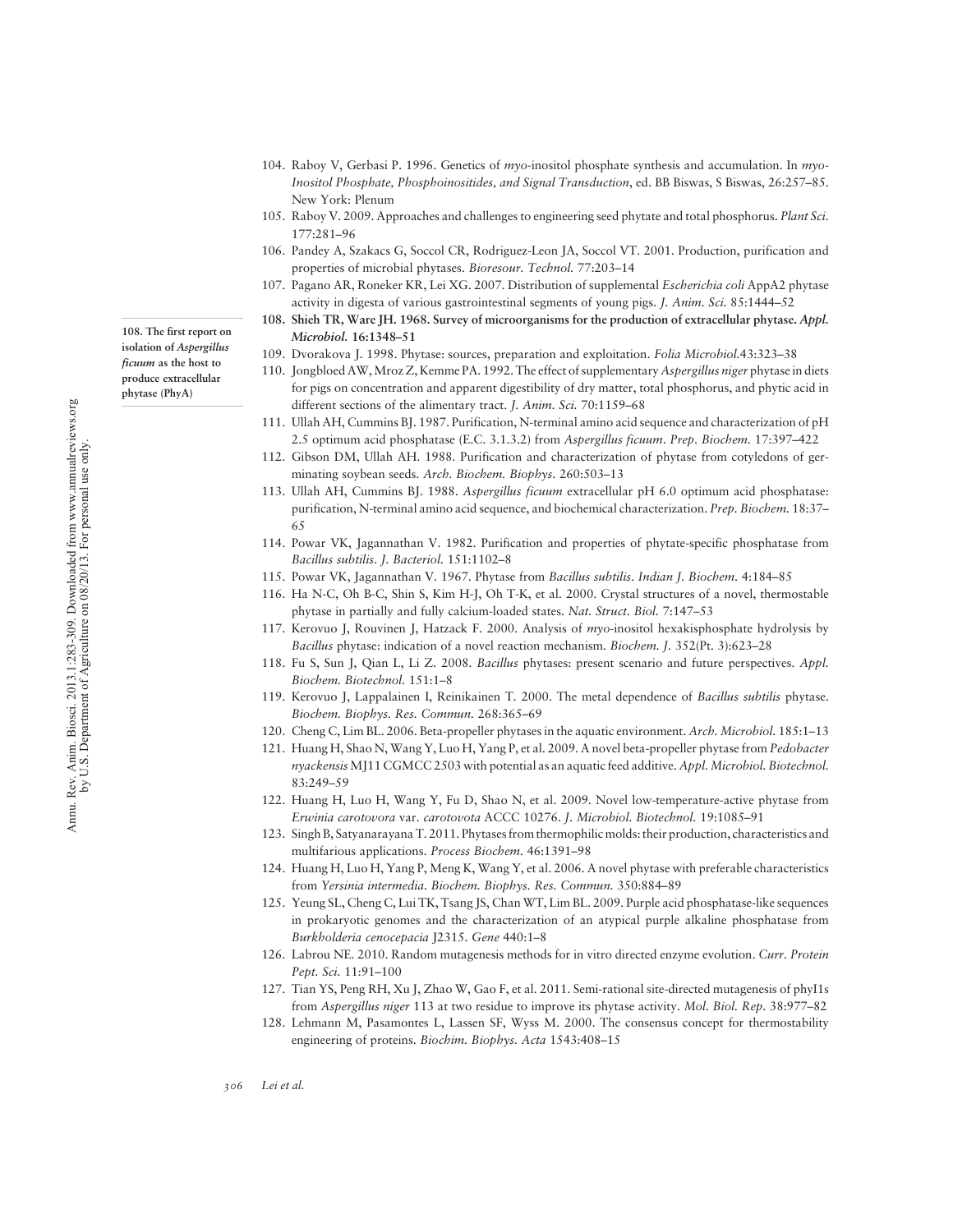- 129. Kim M-S, Weaver JD, Lei XG. 2008. Assembly of mutations for improving thermostability of Escherichia coli AppA2 phytase. Appl. Microbiol. Biotechnol. 79:751–58
- 130. Xiang T, Liu Q, Deacon AM, Koshy M, Kriksunov IA, et al. 2004. Crystal structure of a heat-resilient phytase from Aspergillus fumigatus, carrying a phosphorylated histidine. J. Mol. Biol. 339:437–45
- 131. Lehmann M, Kostrewa D, Wyss M, Brugger R, D'Arcy A, et al. 2000. From DNA sequence to improved functionality: using protein sequence comparisons to rapidly design a thermostable consensus phytase. Protein Eng. 13:49–57
- 132. Lehmann M, Loch C, Middendorf A, Studer D, Lassen SF, et al. 2002. The consensus concept for thermostability engineering of proteins: further proof of concept. Protein Eng. 15:403–11
- 133. Gentile JM, Roneker KR, Crowe SE, Pond WG, Lei XG. 2003. Effectiveness of an experimental consensus phytase in improving dietary phytate-phosphorus utilization by weanling pigs. J. Anim. Sci. 81:2751–57
- 134. Rodriguez E, Wood ZA, Karplus PA, Lei XG. 2000. Site-directed mutagenesis improves catalytic efficiency and thermostability of Escherichia coli pH 2.5 acid phosphatase/phytase expressed in Pichia pastoris. Arch. Biochem. Biophys. 382:105–12
- 135. Jermutus L, Tessier M, Pasamontes L, van Loon AP, Lehmann M. 2001. Structure-based chimeric enzymes as an alternative to directed enzyme evolution: phytase as a test case. J. Biotechnol. 85:15–24
- 136. Bei J, Chen Z, Fu J, Jiang Z, Wang J, Wang X. 2009. Structure-based fragment shuffling of two fungal phytases for combination of desirable properties. J. Biotechnol. 139:186–93
- 137. Cheng C, Wong K-B, Lim BL. 2007. The effect of disulfide bond on the conformational stability and catalytic activity of beta-propeller phytase. Protein Pept. Lett. 14:175–83
- 138. Tung ETK, Ma H-W, Cheng C, Lim BL, Wong K-B. 2008. Stabilization of beta-propeller phytase by introducing Xaa→Pro and Gly→Ala substitutions at consensus positions. Protein Pept. Lett. 15:297–99
- 139. Viader-Salvadó JM, Gallegos-López JA, Carreón-Treviño JG, Castillo-Galván M, Rojo-Domínguez A, Guerrero-Olazarán M. 2010. Design of thermostable beta-propeller phytases with activity over a broad range of pHs and their overproduction by Pichia pastoris. Appl. Environ. Microbiol. 76:6423–30
- 140. Yi Z, Kornegay ET. 1996. Sites of phytase activity in the gastrointestinal tract of young pigs. Anim. Feed Sci. Technol. 61:361–68
- 141. Hinton A Jr, Buhr RJ, Ingram KD. 2000. Physical, chemical, and microbiological changes in the crop of broiler chickens subjected to incremental feed withdrawal. Poult. Sci. 79:212–18
- 142. Tomschy A, Brugger R, Lehmann M, Svendsen A, Vogel K, et al. 2002. Engineering of phytase for improved activity at low pH. Appl. Environ. Microbiol. 68:1907–13
- 143. Kim T, Mullaney EJ, Porres JM, Roneker KR, Crowe S, et al. 2006. Shifting the pH profile of Aspergillus niger PhyA phytase to match the stomach pH enhances its effectiveness as an animal feed additive. Appl. Environ. Microbiol. 72:4397–403
- 144. Zhang W, Lei XG. 2008. Cumulative improvements of thermostability and pH-activity profile of Aspergillus niger PhyA phytase by site-directed mutagenesis. Appl. Microbiol. Biotechnol. 77:1033–40
- 145. Tomschy A, Tessier M, Wyss M, Brugger R, Broger C, et al. 2000. Optimization of the catalytic properties of Aspergillus fumigatus phytase based on the three-dimensional structure. Protein Sci. 9:1304–11
- 146. Tran TT, Mamo G, Buxo L, Le NN, Gaber Y, et al. 2011. Site-directed mutagenesis of an alkaline phytase: influencing specificity, activity and stability in acidic milieu. Enzyme Microb. Technol. 49:177–82
- 147. Tomschy A, Wyss M, Kostrewa D, Vogel K, Tessier M, et al. 2000. Active site residue 297 of Aspergillus niger phytase critically affects the catalytic properties. FEBS Lett. 472:169-72
- 148. Slominski BA, Davie T, Nyachoti MC, Jones O. 2007. Heat stability of endogenous and microbial phytase during feed pelleting. Livest. Sci. 109:244–46
- 149. Brugger R, Kronenberger A, Bischoff A, Hug D, Lehmann M, et al. 2001. Thermostability engineering of fungal phytases using low-M-r additives and chemical crosslinking. Biocatal. Biotransform. 19:505–16
- 150. Vats P, Banerjee UC. 2004. Production studies and catalytic properties of phytases (myo-inositolhexakisphosphate phosphohydrolases): an overview. Enzyme Microb. Technol. 35:3–14
- 151. Luo HY, Yao B, Yuan TZ, Wang YR, Shi XY, et al. 2004. Overexpression of Escherchia coli phytase with high specific activity. Sheng Wu Gong Cheng Xue Bao 20:78–84
- 152. Luo HY, Huang HQ, Bai YG, Wang YR, Yang PL, et al. 2006. Improving phytase expression by increasing the gene copy number of appA-m in Pichia pastoris. Chin. J. Biotechnol. 22:528–33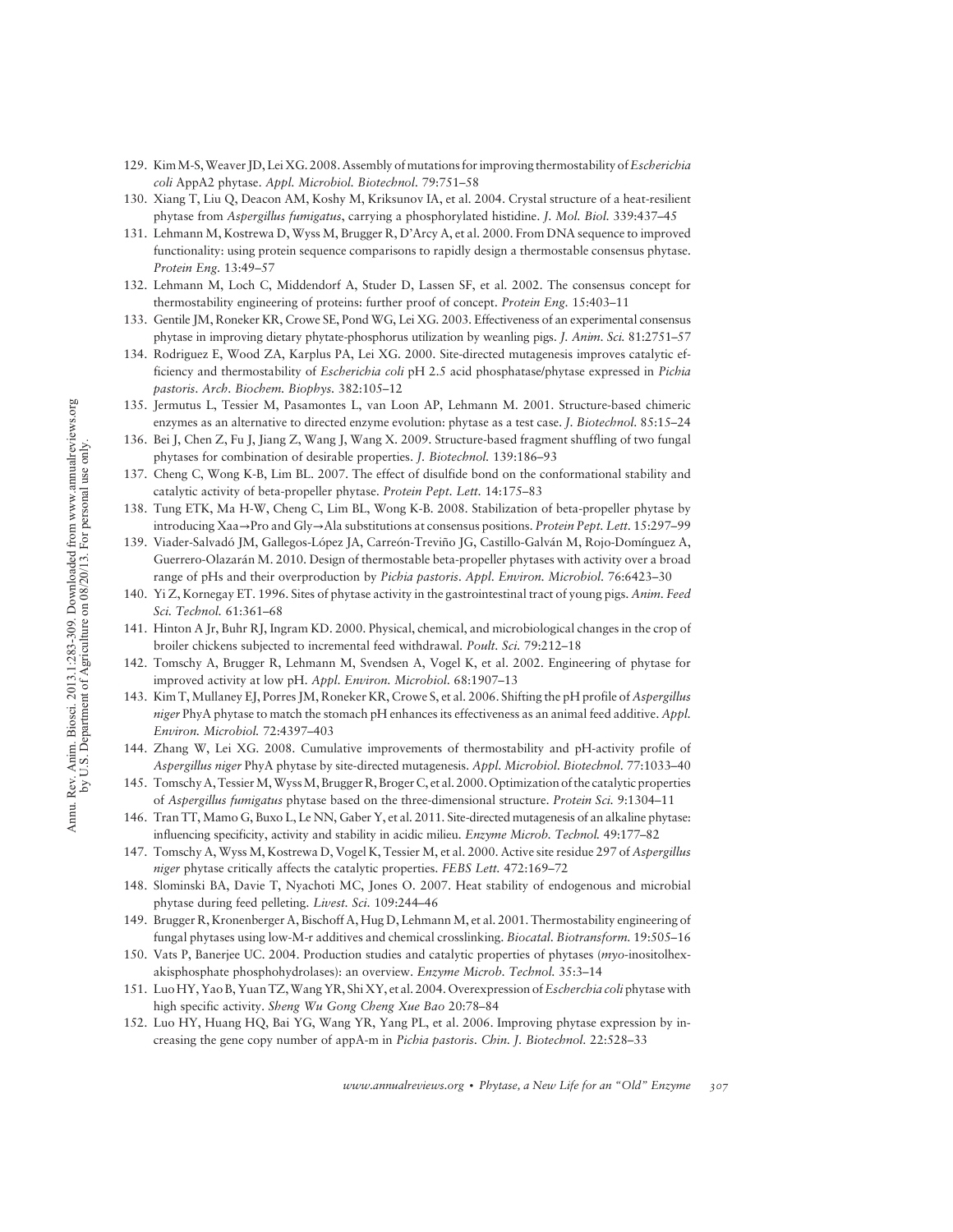- 153. Han Y, Wilson DB, Lei XG. 1999. Expression of an Aspergillus niger phytase gene (phyA) in Saccharomyces cerevisiae. Appl. Environ. Microbiol. 65:1915–18
- 154. Xiong AS, Yao QH, Peng RH, Han PL, Cheng ZM, Li Y. 2005. High level expression of a recombinant acid phytase gene in Pichia pastoris. J. Appl. Microbiol. 98:418–28
- 155. Damasceno LM, Huang C, Batt CA. 2012. Protein secretion in Pichia pastoris and advances in protein production. Appl. Microbiol. Biotechnol. 93:31–39
- 156. PatoineM, Hébert S, D'Auteuil-Potvin F. 2012.Water quality trends in the last decade for ten watersheds dominated by diffuse pollution in Québec (Canada). Water Sci. Technol. 65:1095-101
- 157. Casteel SN, Maguire RO, Israel DW, Crozier CR, Brake J. 2011. Breeder manure phosphorus forms are affected by diet, location, and period of accumulation. Poult. Sci. 90:2689-96
- 158. Lammers PJ, Kenealy MD, Kliebenstein JB, Harmon JD, Helmers MJ, Honeyman MS. 2012. Energy use in pig production: an examination of current Iowa systems. J. Anim. Sci. 90:1056–68
- 159. Liu K. 2011. Chemical composition of distillers grains, a review. J. Agric. Food Chem. 59:1508–26
- 160. Lott JNA, Ockenden I, Raboy V, Batten GD. 2000. Phytic acid and phosphorus in crop seeds and fruits: a global estimate. Seed Sci. Res. 10:11–33
- 161. Slominski BA. 2011. Recent advances in research on enzymes for poultry diets. Poult. Sci. 90:2013–23
- 162. Létourneau-Montminy MP, Narcy A, Lescoat P, Bernier JF, Magnin M, et al. 2010. Meta-analysis of phosphorus utilisation by broilers receiving corn-soyabean meal diets: influence of dietary calcium and microbial phytase. Animal 4:1844–53
- 163. Woyengo TA, Rodriguez-Lecompte JC, Adeola O, Nyachoti CM. 2011. Histomorphology and small intestinal sodium-dependent glucose transporter 1 gene expression in piglets fed phytic acid and phytasesupplemented diets. J. Anim. Sci. 89:2485-90
- 164. Józefiak D, Ptak A, Kaczmarek S, Maćkowiak P, Sassek M, Slominski BA. 2010. Multi-carbohydrase and phytase supplementation improves growth performance and liver insulin receptor sensitivity in broiler chickens fed diets containing full-fat rapeseed. Poult. Sci. 89:1939–46
- 165. Hakimov HA,Walters S,Wright TC,Meidinger RG, Verschoor CP, et al. 2009. Application of iTRAQ to catalogue the skeletal muscle proteome in pigs and assessment of effects of gender and diet dephytinization. Proteomics 9:4000–16
- 166. Suzuki T, Nishioka T, Ishizuka S, Hara H. 2010. A novel mechanism underlying phytate-mediated biological action-phytate hydrolysates induce intracellular calcium signaling by a  $G\alpha Q$  protein-coupled receptor and phospholipase C-dependent mechanism in colorectal cancer cells. Mol. Nutr. Food Res. 54:947–55
- 167. Sanz-Penella JM, Laparra JM, Sanz Y, HarosM. 2012. Assessment of iron bioavailability in whole wheat bread by addition of phytase-producing bifidobacteria. J. Agric. Food Chem. 60:3190–95
- 168. Troesch B, van Stuijvenberg ME, Smuts CM, Kruger HS, Biebinger R, et al. 2011. A micronutrient powder with low doses of highly absorbable iron and zinc reduces iron and zinc deficiency and improves weight-for-age Z-scores in South African children. J. Nutr. 141:237–42
- 169. Porres JM, Etcheverry P, Miller DD, Lei XG. 2001. Phytase and citric acid supplementation in wholewheat bread improves phytate-phosphorus release and iron dialyzability. *J. Food Sci.* 66:614–19
- 170. Hurrell RF. 2004. Phytic acid degradation as a means of improving iron absorption. Int. J. Vitam. Nutr. Res. 74:445–52
- 171. Brinch-Pedersen H, Sørensen LD, Holm PB. 2002. Engineering crop plants: getting a handle on phosphate. Trends Plant Sci. 7:118–25
- 172. JenabM, Thompson LU. 2002. Role of phytic acid in cancer and other diseases. In Food Phytates, ed. NR Reddy, SK Sathe, pp. 225–48. Boca Raton, FL: CRC Press
- 173. Pagano AR, Yasuda K, Roneker KR, Crenshaw TD, Lei XG. 2007. Supplemental Escherichia coli phytase and strontium enhance bone strength of young pigs fed a phosphorus-adequate diet.J. Nutr. 137: 1795–801
- 174. Koshy JC, Sharabi SE, Feldman EM, Hollier LH Jr, Patrinely JR, Soparkar CNS. 2012. Effect of dietary zinc and phytase supplementation on botulinum toxin treatments. J. Drugs Dermatol. 11:507–12
- 175. Quan CS, Fan SD, Ohta Y. 2003. Immobilization of Candida krusei cells producing phytase in alginate gel beads: an application of the preparation of myo-inositol phosphates. Appl.Microbiol. Biotechnol. 62: 41–47

173. A demonstration of nonphosphorus-related benefits of high levels of dietary phytase supplementation to bone development

308 Lei et al.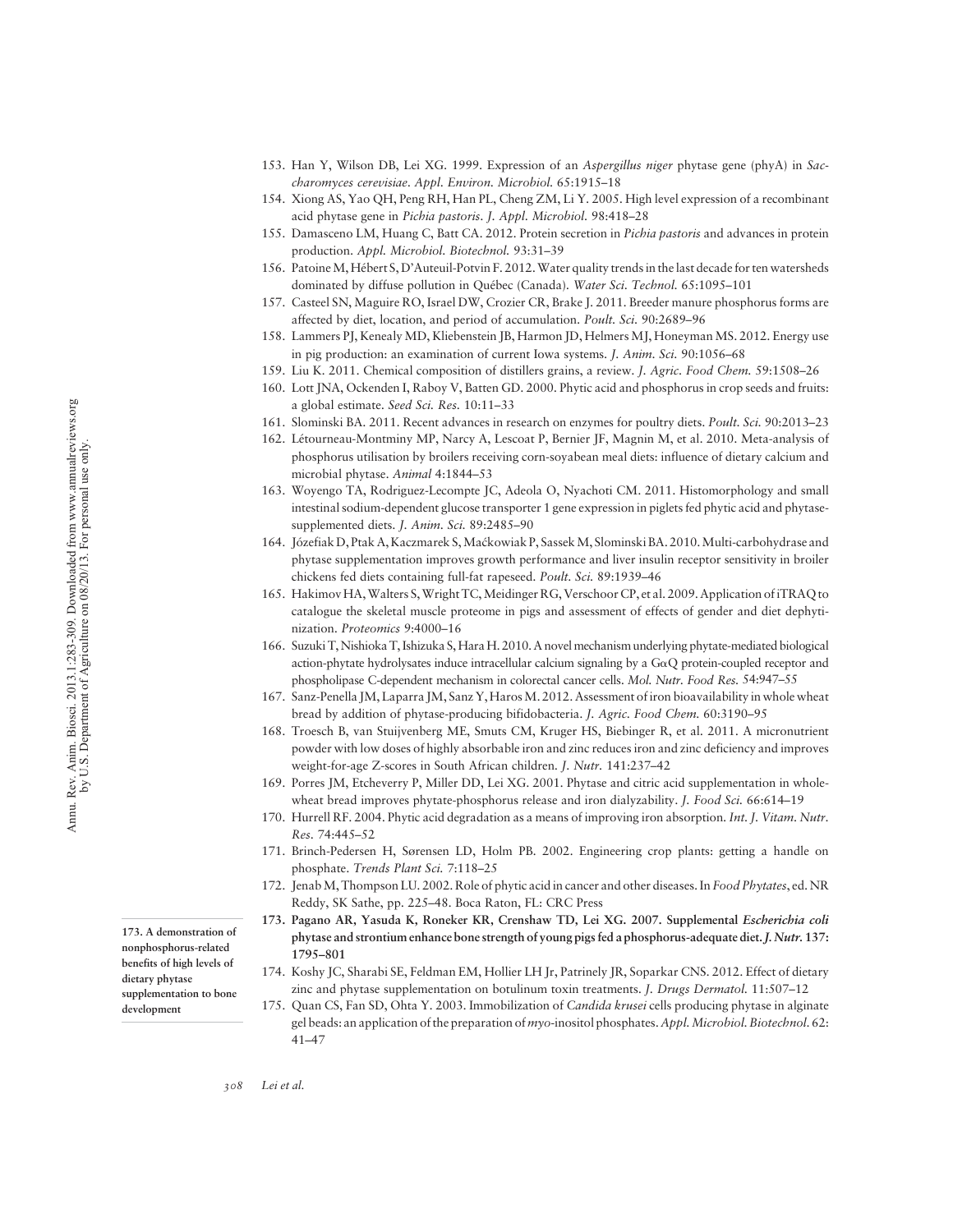- 176. Meyer AS. 2010. Enzyme technology for precision functional food ingredient processes. Ann. NY Acad. Sci. 1190:126–32
- 177. Hubenova Y, Mitov M. 2010. Potential application of Candida melibiosica in biofuel cells. Bioelectrochemistry 78:57–61
- 178. Fujita J, Fukuda H, Yamane Y-i, Kizaki Y, Shigeta S, et al. 2001. Critical importance of phytase for yeast growth and alcohol fermentation in Japanese sake brewing. Biotechnol. Lett. 23:867–71
- 179. Haros M, Rosell CM, Benedito C. 2001. Use of fungal phytase to improve breadmaking performance of whole wheat bread. J. Agric. Food Chem. 49:5450-54
- 180. Ushasree MV, Gunasekaran P, Pandey A. 2012. Single-step purification and immobilization of MBPphytase fusion on starch agar beads: application in dephytination of soy milk. Appl. Biochem. Biotechnol. 167:1–10
- 181. Saito T, Kohno M, Tsumura K, Kugimiya W, Kito M. 2001. Novel method using phytase for separating soybean  $\beta$ -conglycinin and glycinin. Biosci. Biotechnol. Biochem. 65:884-87
- 182. Nampoothiri KM, Tomes GJ, Roopesh K, Szakacs G, Nagy V, et al. 2004. Thermostable phytase production by Thermoascus aurantiacus in submerged fermentation. Appl. Biochem. Biotechnol. 118: 205–14
- 183. MaheswariMU, Chandra TS. 2000. Production and potential application of a xylanase from a new strain of Streptomyces cupidosporus. World J. Microbiol. Biotechnol. 16:257–63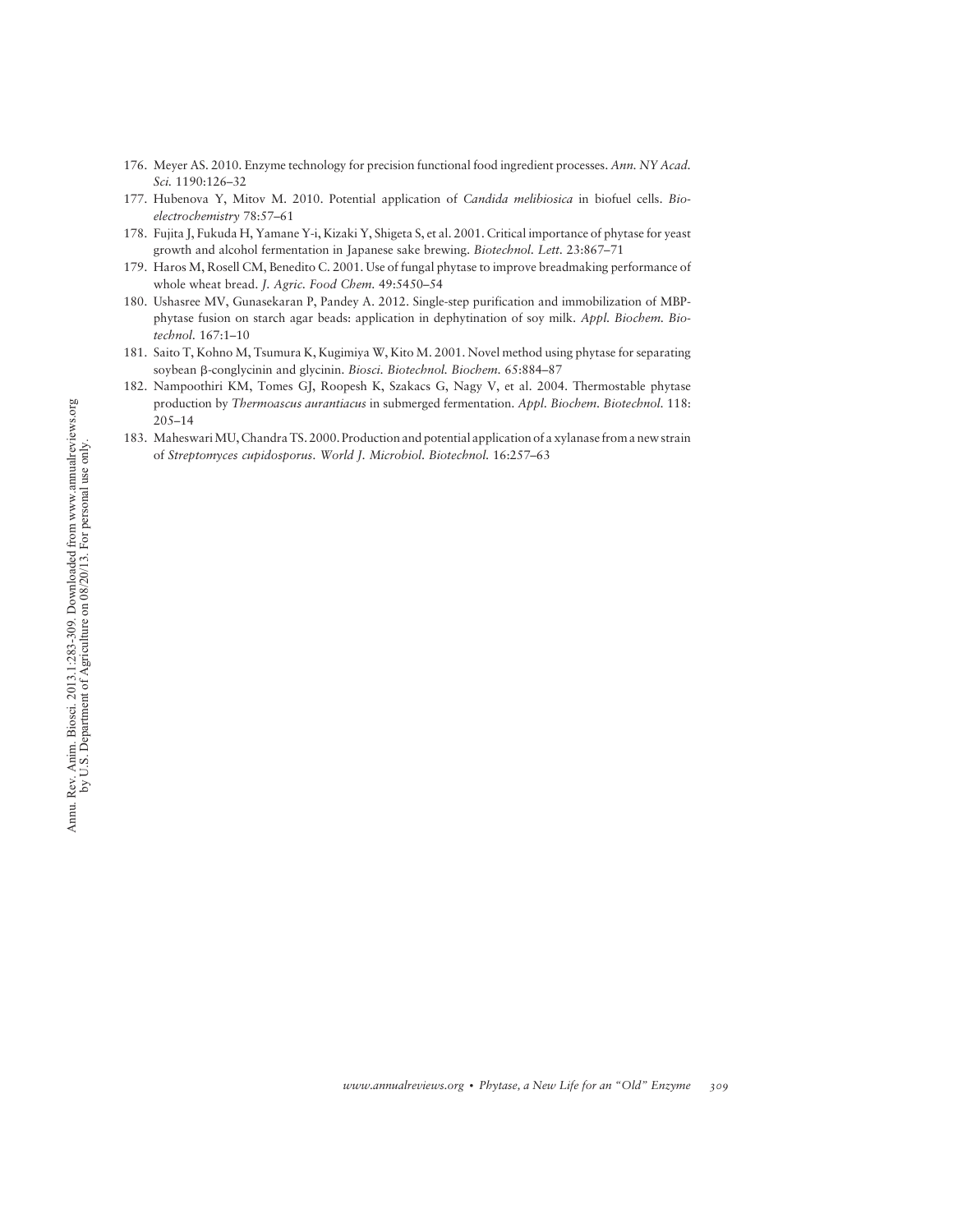# $\rm \AA$

Annual Review of Animal Biosciences

### Volume 1, 2013 Contents

| After 65 Years, Research Is Still Fun                                                                                                               |
|-----------------------------------------------------------------------------------------------------------------------------------------------------|
| Cross Talk Between Animal and Human Influenza Viruses                                                                                               |
| Porcine Circovirus Type 2 (PCV2): Pathogenesis and Interaction with<br>the Immune System                                                            |
| Evolution of B Cell Immunity<br>David Parra, Fumio Takizawa, and J. Oriol Sunyer 65                                                                 |
| Comparative Biology of $\gamma\delta$ T Cell Function in Humans, Mice,<br>and Domestic Animals<br>Jeff Holderness, Jodi F. Hedges, Andrew Ramstead, |
| Genetics of Pigmentation in Dogs and Cats<br>Christopher B. Kaelin and Gregory S. Barsh  125                                                        |
| Cats: A Gold Mine for Ophthalmology<br>Kristina Narfström, Koren Holland Deckman,                                                                   |
| Comparative Aspects of Mammary Gland Development and<br>Homeostasis                                                                                 |
| Genetically Engineered Pig Models for Human Diseases<br>Randall S. Prather, Monique Lorson, Jason W. Ross,                                          |
| Accelerating Improvement of Livestock with Genomic Selection<br>Theo Meuwissen, Ben Hayes, and Mike Goddard  221                                    |

# Annu. Rev. Anim. Biosci. 2013.1:283-309. Downloaded from www.annualreviews.org<br>by U.S. Department of Agriculture on 08/20/13. For personal use only. Annu. Rev. Anim. Biosci. 2013.1:283-309. Downloaded from www.annualreviews.org by U.S. Department of Agriculture on 08/20/13. For personal use only.